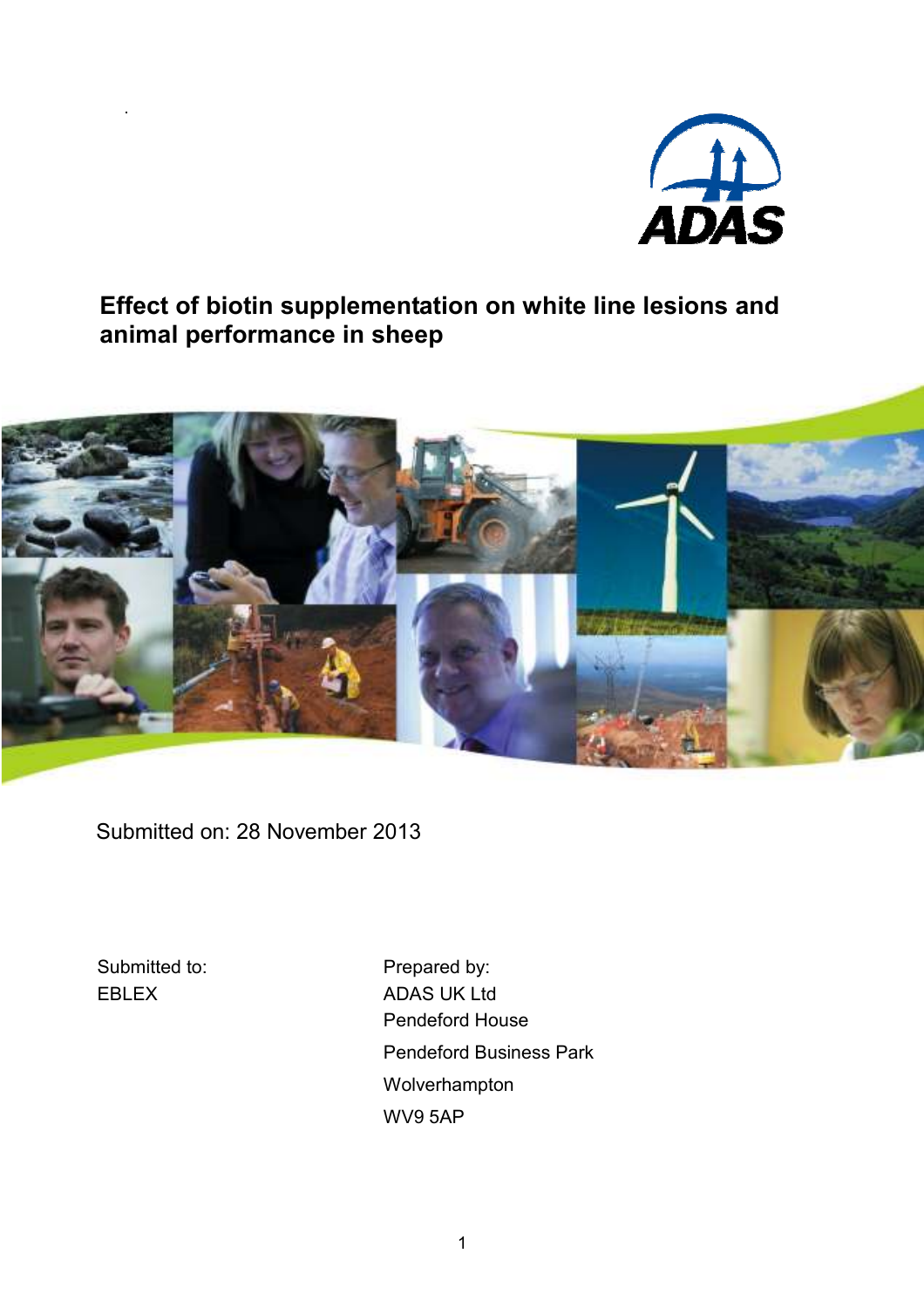## PRINCIPAL WORKERS

ADAS K. A. Phillips K. P. A. Wheeler A Willett N Wright

C J Phythian (Bristol University)

### Acknowledgements

The project team would like to thank the farm owner, Richard Tyler and shepherd, Jamie Wild for hosting the study and managing the trial ewes as well as assisting with assessments and data collection. We also thank DSM Nutritional Products UK Ltd for the supply of biotin and Agrimin Ltd for supplying and administering trial boluses.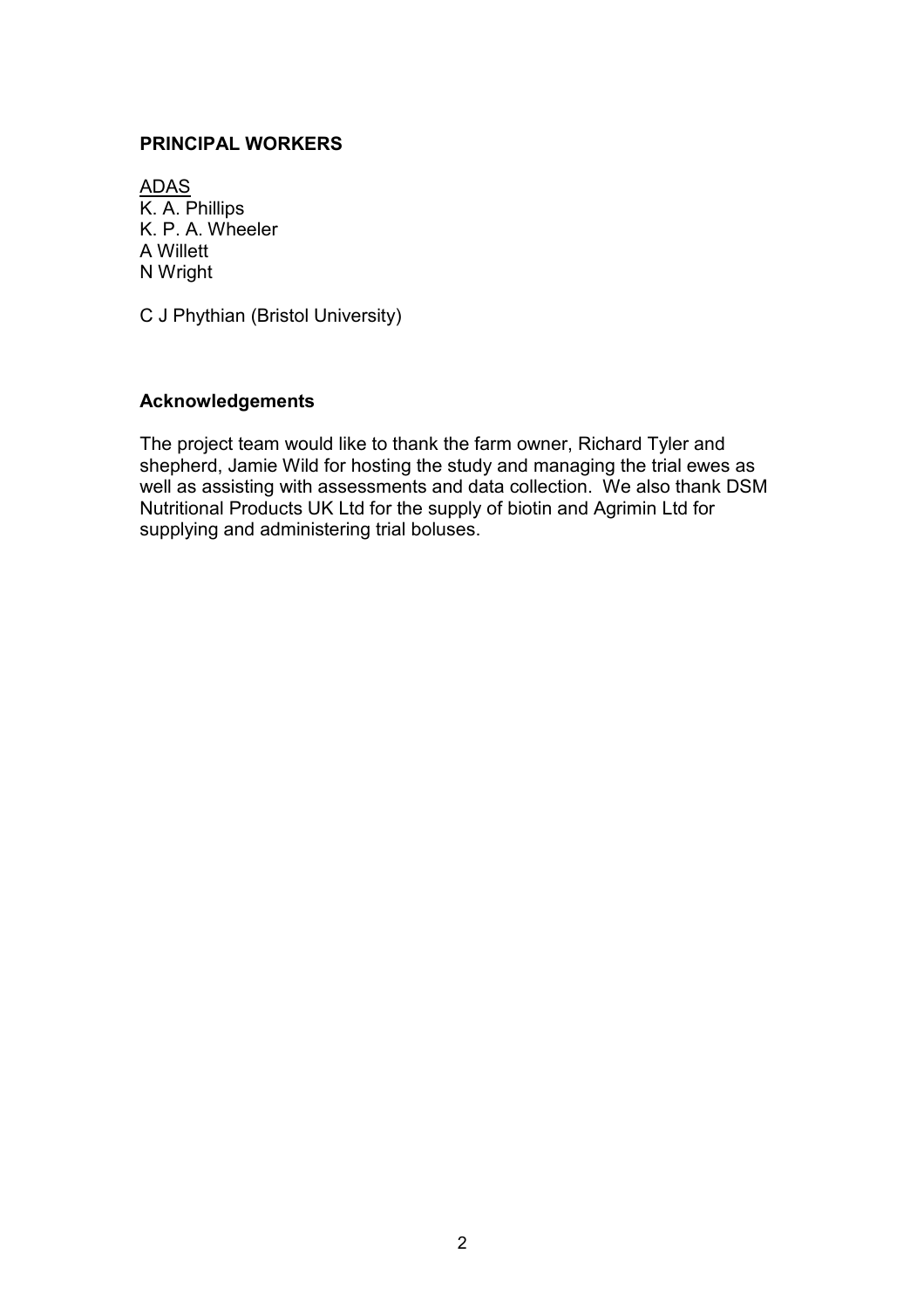# **CONTENTS**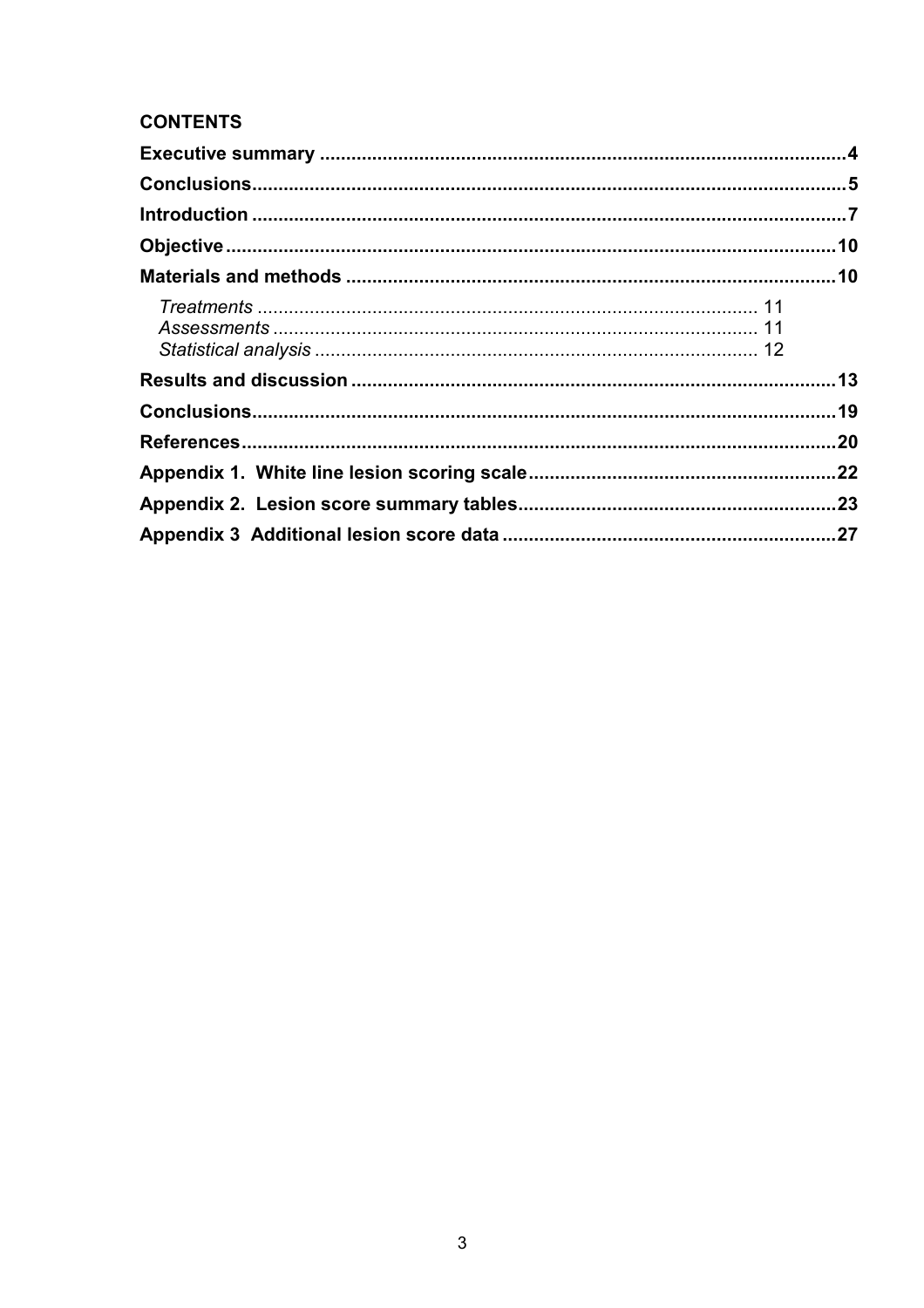## Executive summary

Lameness is a common problem in UK sheep flocks and causes significant loss of production and poor welfare. In the majority of flocks, foot rot and scald are the most common causes of lameness accounting for approximately 90% of foot lameness in the national flock. However white line disease (or shelly hoof) is common in many flocks (Phythian et al. 2011), and poor hoof integrity may be a precursor to other infections including foot rot.

It has been suggested that the B vitamin biotin may have a role to play in prevention of white line disease in sheep as it does in other species. Biotin is an essential nutrient for ruminants and rumen bacteria. It is required for rumen fermentation of dietary carbohydrate to propionic acid and for the conversion of propionic acid to glucose by the liver. Hoof horn formation requires biotin for the production of keratin and for the production of intracellular cement that bonds together hoof horn cells to form a semi-waterproof barrier to the environment.

Published research indicates that biotin supplementation can be beneficial as part of a control programme to reduce lameness in cattle and it has also been reported to increase milk production of dairy cows. A small number of studies have investigated milk and hoof health responses to supplementary biotin in sheep (Bampidis et al., 2007, Christodoulou et al., 2006) and the effect of biotin supplementation to ewes on lamb growth rate (Margerison, 2005). However further work is needed to assess the impact of biotin over the longer term on lameness and hoof health in sheep under UK conditions.

The objectives of the study reported here were to evaluate the effect of oral biotin supplementation on white line (WL) lesions and lamb performance in a lowland sheep flock.

A randomised split flock trial was carried out in a commercial North Country Mule flock with a history of white line disease in replacement ewe lambs. During the year of study the feet of 302 animals were repeatedly scored using a categorical scoring scale. Animals with WL lesions in one or more feet (n=260) and those without lesions (n=42) were randomly allocated to one of three treatment groups in January 2012;

- Control no supplementation,
- Zinc zinc-based rumen bolus and
- Biotin a biotin and zinc bolus

Sheep were managed as a single group throughout the study. At four-monthly intervals, sheep were weighed, re-bolused and individual feet scored. They were subsequently mated to lamb in March 2013. Lamb performance data from birth (March 2013) to weaning (July 2013) was assessed for ewes scanned as carrying twins.

The majority of sheep were observed with WL lesions at the start (86%) and throughout the trial period although few were recorded with severe lesion scores at any assessment visit. There was some evidence that the proportion of sheep observed with white line lesions in January 2012 differed depending on their farm of origin. Regression analysis identified no significant difference (p>0.05) between the proportion or severity of WL scores recorded in Control, Zinc or Biotin groups at any of the four assessment visits. In feet observed with lesions in January 2012 (n=763)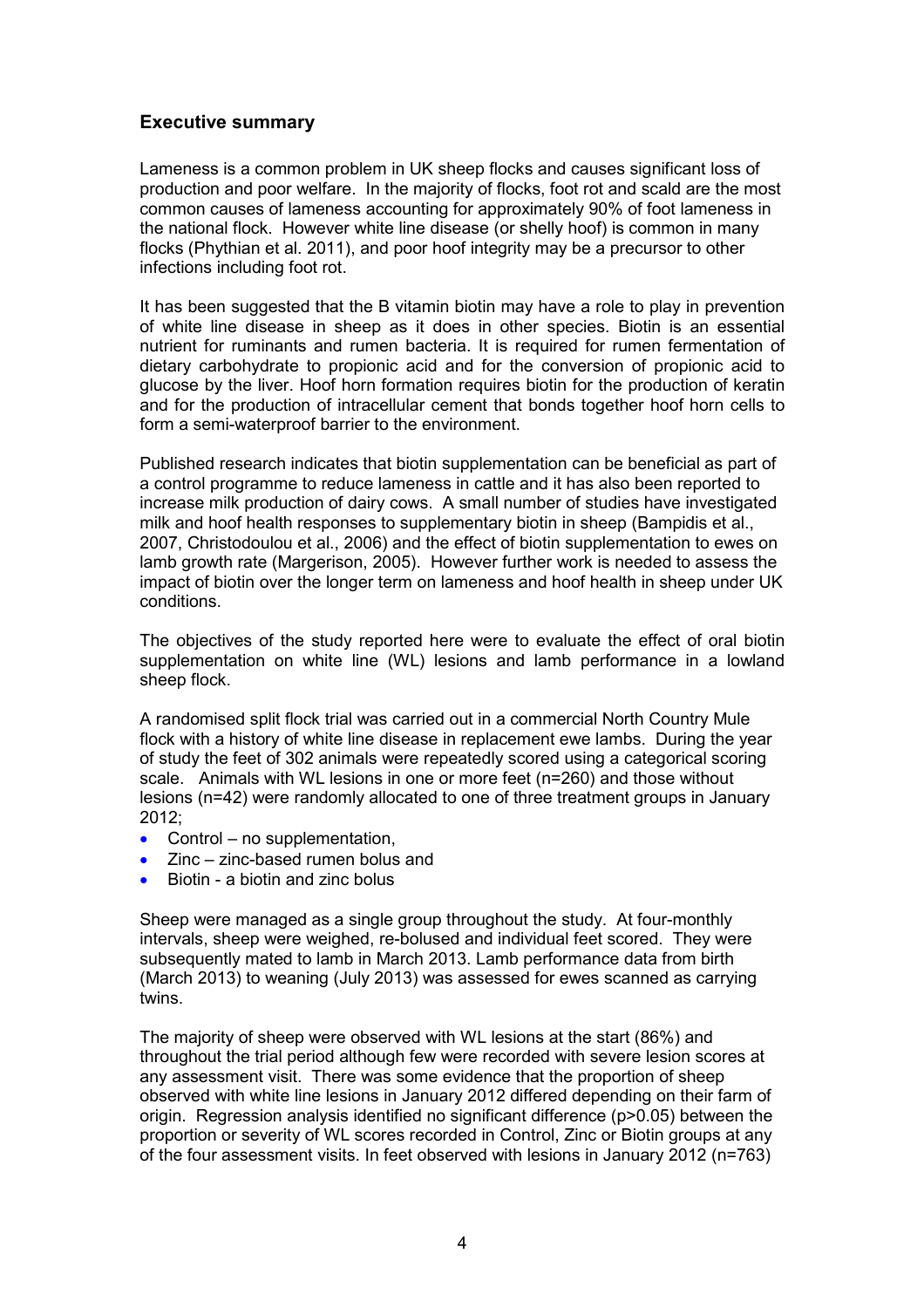there was some reduction in the percentage of WL lesions across all three treatment groups, although significant treatment differences were not observed.

Similarly an analysis of feet with no lesions present (score 0) in January 2012 (n=445) looked at the proportion that subsequently developed lesions (Score 1-5). Treatment differences were not observed at any sampling date with 25 – 30% being observed with lesions by the end of the study. An analysis of the foot data for 42 sheep that were lesion free at the start highlighted that by January 2013 just under half (48%) had retained their lesion–free status throughout the whole study period and these were evenly distributed across the treatment groups.

Analysis of live weight and live-weight gain data for study ewes confirmed that there were no treatment effects on ewe performance at any point during the study. Twin-bearing ewes lambed indoors from  $27<sup>th</sup>$  February 2013 and at birth lambs averaged 4.4 kg with weights being similar for all treatments. All lambs were creep

fed. Lambs were weighed in May at 10 weeks of age and prior to weaning in July 2013. Lambs from ewes supplemented with biotin were significantly heavier at 10 weeks of age (23.7 kg) than Zinc (22.3 kg) or Control (21.8 kg) lambs (p=0.002) and had significantly higher growth rates (269, 251 and 245 g/d respectively) (p=0.003) from birth to 10 weeks.

The value of the additional live weight seen in Biotin lambs compared to Control lambs was estimated to be worth £4.60 (assuming £2.42/kg lwt) at 10 weeks of age. By weaning however the advantage to the Biotin treatment had disappeared with DLWG from 10 weeks to weaning (252 g/d) and weaning weight (36.1 kg) being similar for all treatments. Greater dependence on creep feed rather than milk may explain this levelling off in performance across treatments by weaning but the results do indicate superior performance in lambs born to ewes that received biotin which is likely to have been due to higher milk yield in the first 10 weeks of lactation.

## **Conclusions**

This study identified that compared to control animals, four-monthly oral supplementation with a bolus releasing 82 mg/day available zinc only or 5mg/day biotin and 82 mg/day zinc did not have a significant effect on the severity of WL scores.

Biotin did not appear to facilitate healing of white line lesions or protect sheep against white line disease in this study.

As the study was conducted in a single lowland flock of replacement ewe lambs with relatively mild lesions it may be useful to evaluate the effect of biotin in a larger population with more severe lesions over a longer study period.

The effect of environmental/climatic conditions and the role of genetics in white line disease of sheep also warrant further research. The weather was particularly wet in 2012 -13 and this may have influenced the effect of biotin on WL lesions. Significant differences in the level of lesions were seen between sheep sourced from different farms in this study indicating that environmental or genetic factors may play an important part.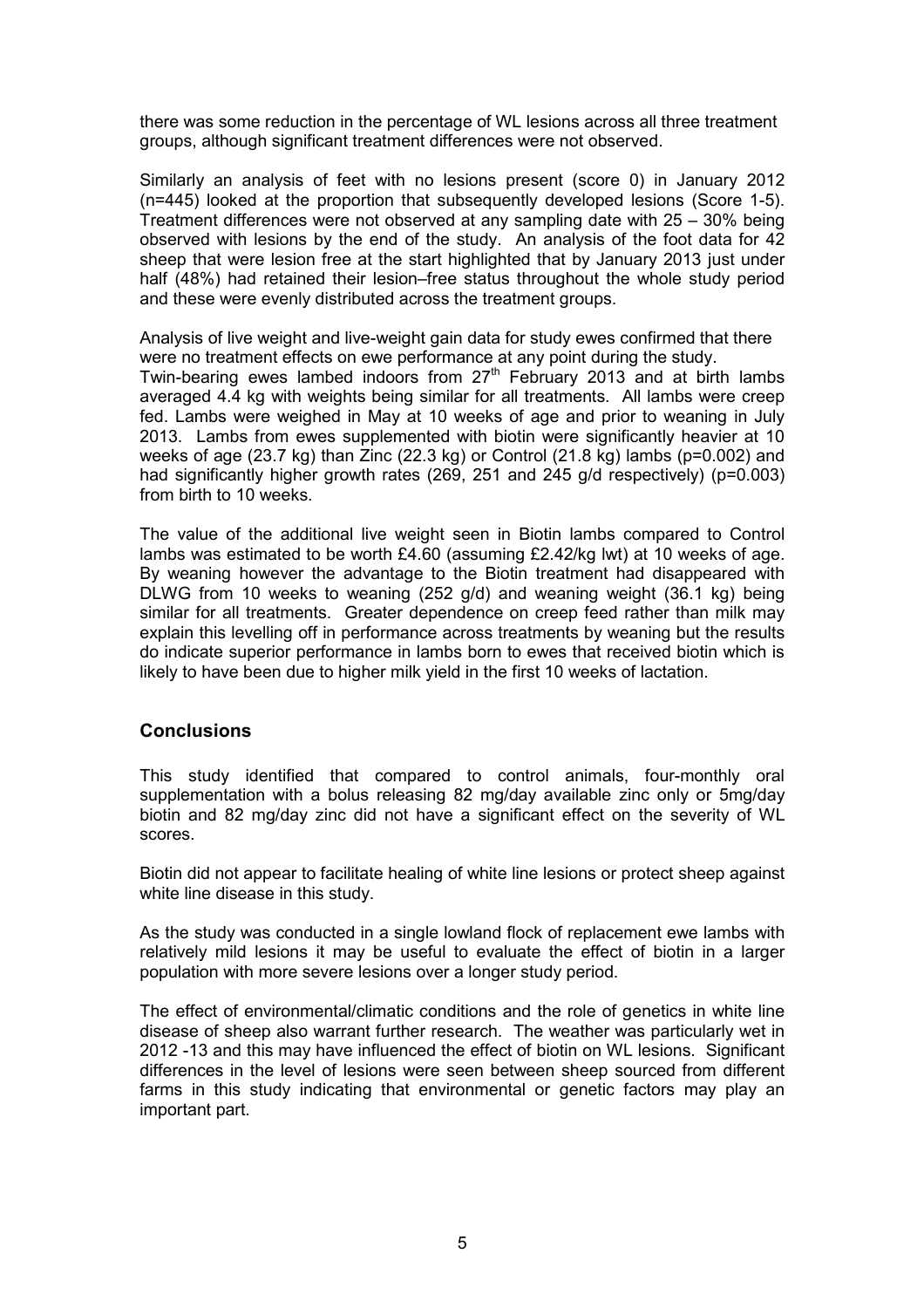The cost of a biotin bolus was estimated at £1.60/head per dosing occasion equating to a cost of around £6.40 for this trial. However if the study had solely looked at lamb growth rate a single bolus administered in January would have been sufficient.

Supplementing ewes with biotin had a significant positive effect on lamb performance between birth and 10 weeks of age. Overall live weight at 10 weeks and DLWG to 10 weeks were lifted by 8% compared to the Control and Zinc treatments. Birth weight was unaffected by treatment. The value of the additional live weight of Biotin lambs at this point was estimated at £4.60/hd assuming £2.42/kg live weight.

Performance to weaning was similar for all treatments but is likely to have been strongly influenced by creep feeding of lambs. It may be beneficial to evaluate the effect of biotin on lamb performance in a flock where lambs do not receive creep feed.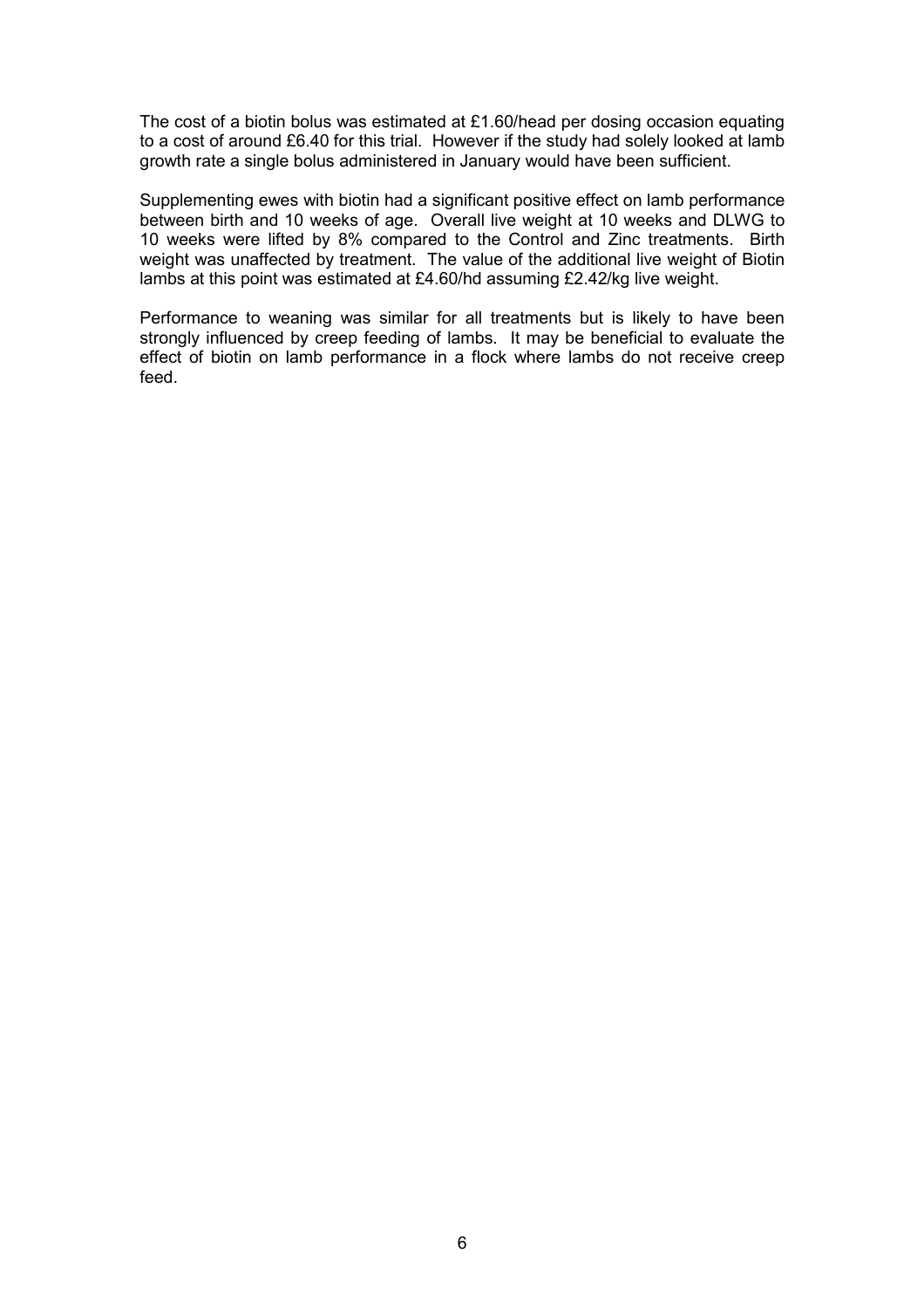## Introduction

Lameness is a common problem in the UK sheep flock and causes significant loss of production and poor welfare. The Farm Animal Welfare Council Opinion on Lameness in Sheep (FAWC March 2011), states that further research into lameness in sheep is required and that an overall aim of reducing the national prevalence of lameness from around 10% to 5 % should be achieved within 5 years. A longer term aim of reducing prevalence to 2% or less should be achievable within 10 years.

In 80% of flocks, foot rot and scald (interdigital dermatitis with or without underrunning separation of hoof horn from the underlying sensitive tissue) are the most common causes of lameness accounting for approximately 90% of foot lameness in the national flock. However white line disease (or shelly hoof) is common in many flocks (Phythian et al. 2011), and poor hoof integrity may be a precursor to other infections including foot rot.

The white line is a narrow zone at the junction of the wall horn and the sole horn of the hoof. Separation of varying extent is an extremely common problem of sheep's feet and is often confused with foot rot' (Winter and Phythian, 2011). It has been suggested that the B vitamin biotin may have a role to play in prevention of white line (and possibly other foot conditions) in sheep as it does in other species.

Biotin, a water-soluble, B-vitamin, is an essential nutrient for ruminants and rumen bacteria. Symptoms of biotin deficiency include lesions and malformations of keratincontaining structures such as foot pads in poultry, hooves, hair coat and fingernails (McDowell, 2000). Biotin is required for the rumen fermentation of dietary carbohydrate to propionic acid and for the conversion of propionic acid to glucose by the liver. Hoof horn formation requires biotin for the production of structural proteins (keratin) and for the production of intracellular cement that bonds together hoof horn cells to form a semi-waterproof barrier to the environment (Mülling et al., 1999). Both these factors affect the tensile strength and integrity of hoof horn, and ultimately the hoof health of cattle and sheep.

#### The role of biotin in preventing lameness in cattle

There are now many research papers published that indicate that biotin supplementation can be beneficial as part of a control programme to reduce lameness in cattle. The wealth of papers on this one vitamin probably exceeds publications on any other one area of lameness reduction. They include reports of the impact of biotin in reduction of all lameness (Fitzgerald et al., 2000), horn disorders including sole ulcer (Hagemeister and Steinberg, 1996), white line disease and fissures (Campbell et al., 2000) and digital dermatitis (Hagemeister and Steinberg, 1996; Distl and Schmid,1994).

#### Effects of biotin on milk production

Biotin is involved in many metabolic pathways directly involved with milk synthesis. Lactating cows must synthesise large amounts of glucose from propionate and if the activity of the enzyme propionyl-CoA carboxylase is limited by biotin availability (Zimmerly at al, 2001), a response to supplementary biotin is possible. High producing dairy cows would seem particularly susceptible to marginal B-vitamin status during lactation (Schwab et al., 2006).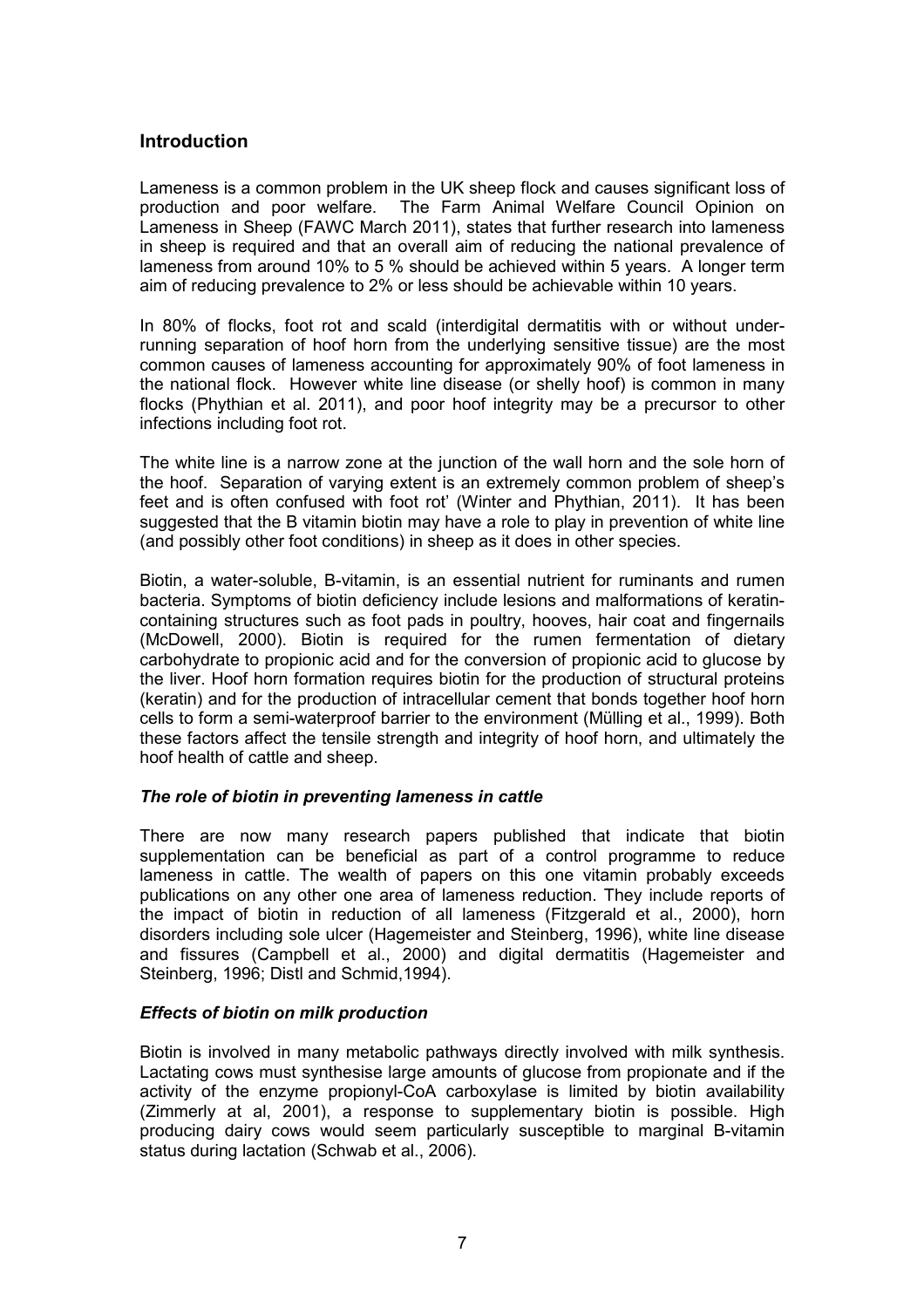Dietary supplementation of biotin has been reported to increase milk production of dairy cows (Bergsten et al., 2003; Bonomi et al., 1996; Enjalbert et al., 2008, Ferreira et al., 2007) Majee et al., 2003; Margerison et al. 2003; Midla et al 1998; Zimmerly and Weiss, 2001). Bonomi et al., (1996) supplemented cows with 0, 2, 6 or 10 mg biotin either in standard feed-grade or rumen-protected (lipid coated) form for the first five months of lactation. Biotin supplementation at 10 mg per day increased milk production by 1.5 kg per cow. Midla et al., (1998) and Bergsten et al., (2003) reported increased mature equivalent milk production (1.0 to 1.6 kg/d) respectively when cows were fed 20 mg of supplementary biotin. These two field studies were designed to study the effects of biotin on hoof health and were not specifically designed to evaluate milk yield responses.

#### Biotin studies with sheep

A small number of studies have investigated milk and hoof health responses to supplementary biotin in sheep (Bampidis et al., 2007, Christodoulou et al., 2006) and the effect of biotin supplementation to ewes on lamb growth rate (Margerison, 2005).

In a UK study, (Margerison, 2005) 120 twin bearing ewes were allocated to two treatments, supplementary biotin or not with two replicates per treatment. Concentrates supplemented with 7.5 mg/kg biotin were fed from 6 weeks prepartum at 200 g/h/d increasing at weekly intervals to a maximum of 850 g/h/d at lambing and until feed was withdrawn from the ewes at about 4 weeks postpartum. There were no significant differences in body condition at lambing, weaning or in change in body condition between ewes offered diets with no added biotin and with added biotin. At weaning, lambs weaned from ewes offered supplementary compound feed with added biotin were significantly heavier compared to lambs from ewes offered supplementary feed with no added biotin (31.0 kg v 32.2 kg; P<0.05).

ADAS, together with DSM (manufacturers of biotin) and Rumenco ran a small trial on feeding extra biotin to ewes pre-lambing (2011). 200 twin bearing ewes were fed 5 mg biotin/head per day (in a TMR ration) for 6 weeks pre-lambing and 2 weeks post lambing to assess the effect on lamb growth rate and directly compared to 200 ewes that did not receive biotin. Feeding biotin increased lamb birth weight by 8% ( $p$ <0.001) and improved lamb growth rate to 10 weeks of age by 6% ( $p$ <0.001).

In a study with lactating ewes, Christodoulou et al., (2006) supplemented either 0, 3, or 5 mg biotin in two experiments. In experiment 1, 72 ewes 7-26 weeks postpartum, biotin supplementation increased milk yield linearly (1064 g/d v 1171 g/d v 1443 g/d P<0.001) and milk fat concentration (54.2 g/kg v 58.3 g/kg v 62.3 g/kg P<0.001). In experiment 2, 72 ewes 24-36 wks postpartum responded similarly with increased milk yield (646 g/d v 684 g/d v 797 g/d P<0.001) and milk fat concentration (65.6 g/kg v 67.1 g/kg v 70.5 g/kg).

Bamphis et al., (2007) conducted a 12-month study to evaluate effects of biotin supplementation on lameness in sheep. Thirty non-lactating Chios ewes with existing lameness and physical appearance of hoof lesions (i.e., sole ulcer, sole haemorrhage, and heel erosion) were assigned to one of three treatment groups and fed 0.21 mg, 3.26 mg and 5.25 mg/day of biotin, respectively, with the diet. The hooves of all ewes were visually assessed every 4th week and hoof lesion score and locomotion score were recorded. Results demonstrate that hoof disorders in sheep are responsive to biotin supplementation, and that continuous biotin supplementation at 3.26 mg/day of biotin caused some healing of hoof lesions after 7 months but, at the end of the experiment, lesions were still present. However at 5.25 mg/day, hoof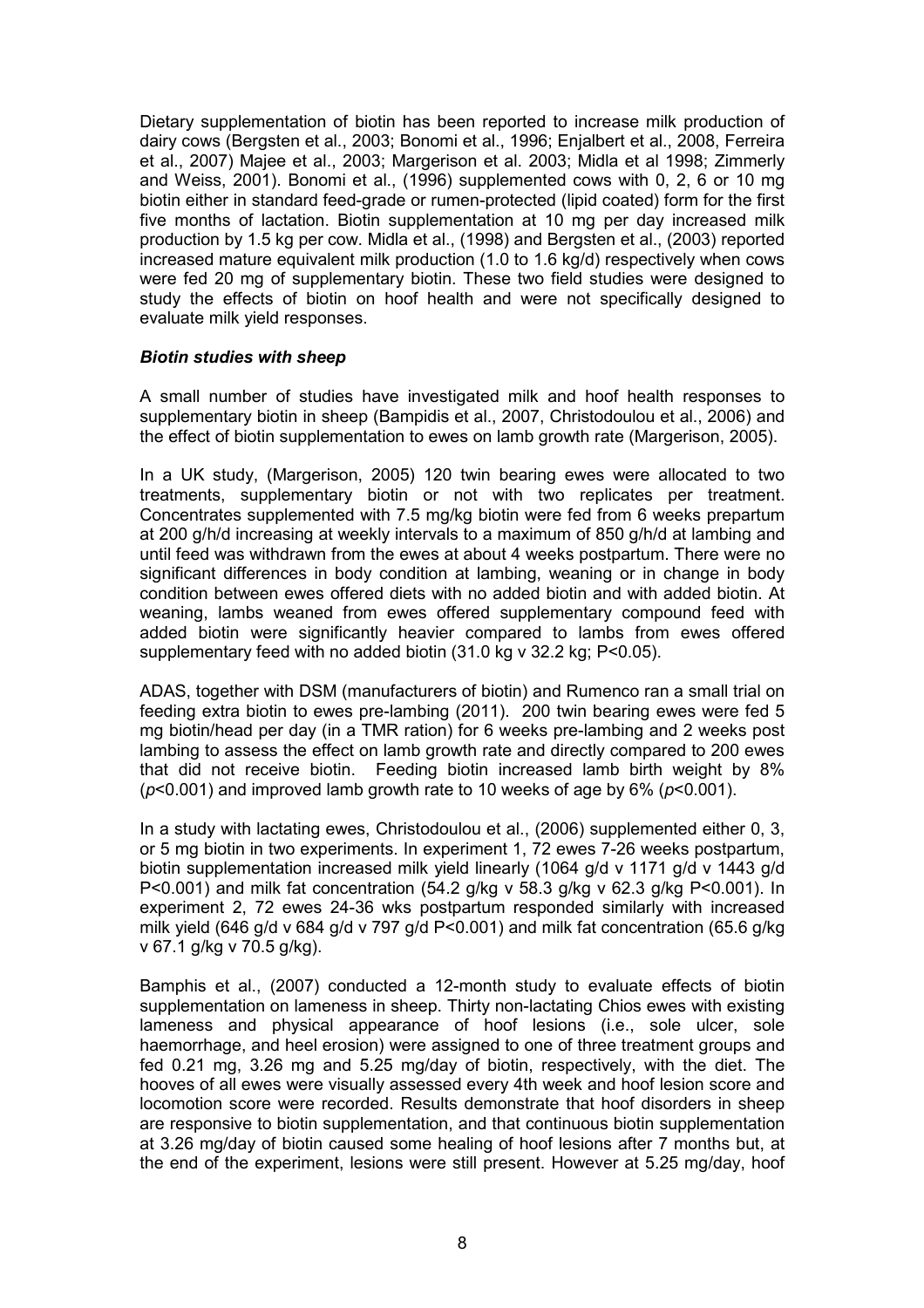lesions healed within 7 months (with the healing being evident within 4 months) and improved locomotion.

#### Proposal

Limited evidence suggests that sheep respond to biotin supplementation. Milk yield and milk fat concentration have been increased significantly and/or lamb growth rates increased.

Further work needs to be done to assess the impact of biotin over the longer term on lameness and hoof health in sheep under UK conditions.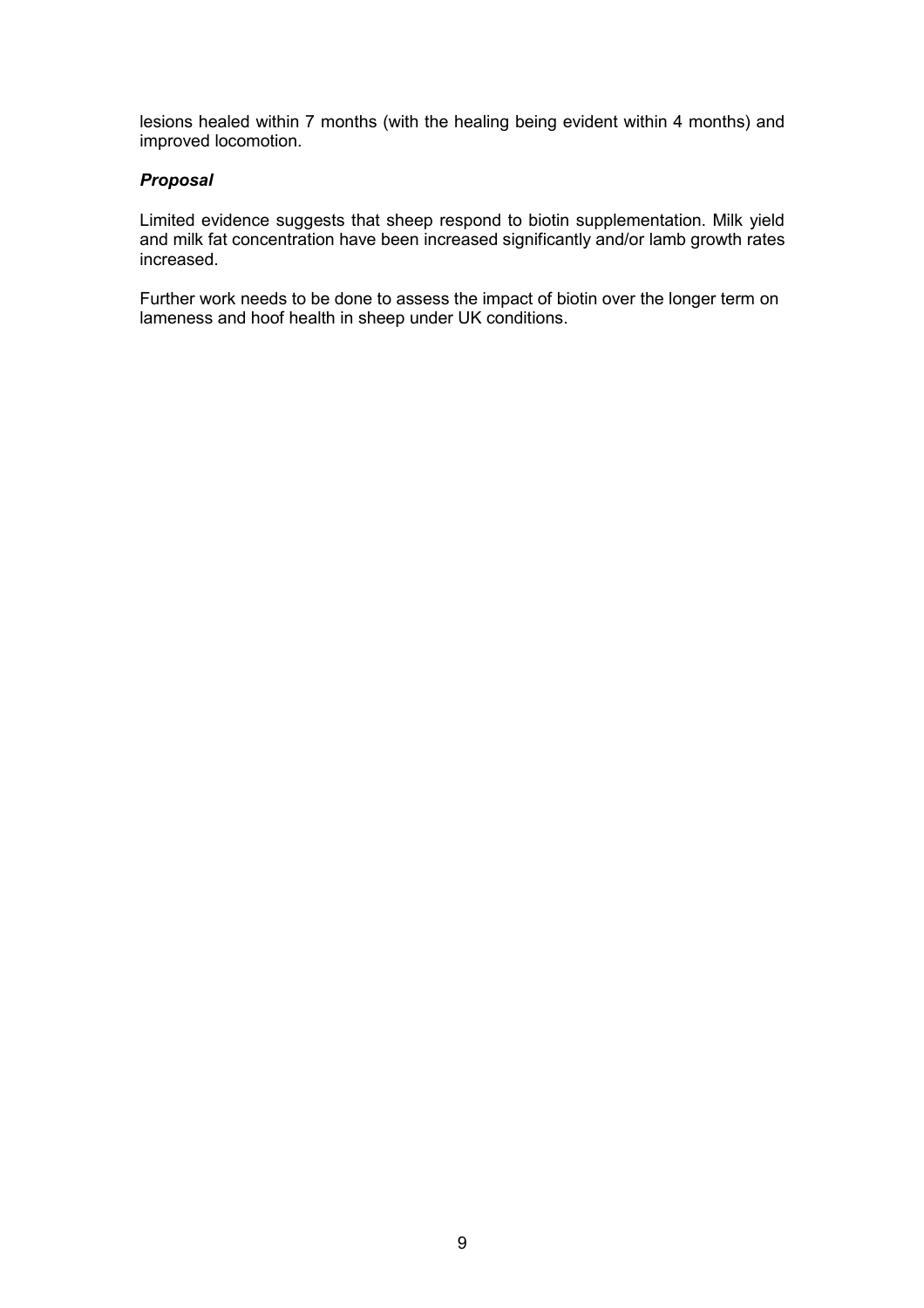# **Objective**

#### Primary objective:

To evaluate the effect of oral biotin supplementation on white line lesions in a lowland sheep flock.

#### Secondary objective:

To investigate the effect of supplementing ewes with oral biotin on the performance of twin lambs.

### Materials and methods

#### Site and flock management

The study was carried out in a large commercial flock of North Country Mule ewes in the East Midlands. The flock had previously been observed to have a high incidence of white line disease in purchased ewe lamb replacements. The farmer's replacement policy is to source ewe lambs directly from three farms in the North of England each year and 'run these round' before putting them to the ram as yearlings. Ewe lambs are vaccinated with Footvax on arrival with subsequent annual boosters and hence foot rot was unlikely to have been a significant complicating factor in the flock.



In total 302 ewe lambs were allocated to the study in January 2012 and these were managed as a single group (picture above shows the study group in September 2012). They were subsequently mated to lamb in March 2013. Lamb performance data from birth (March 2013) to weaning (July 2013) was assessed for ewes scanned as carrying twins.

#### Experimental design

A single randomised split flock design with approximately 100 sheep per treatment. In total 302 North Country Mule ewe lambs were allocated to a one-year longitudinal study in January 2012.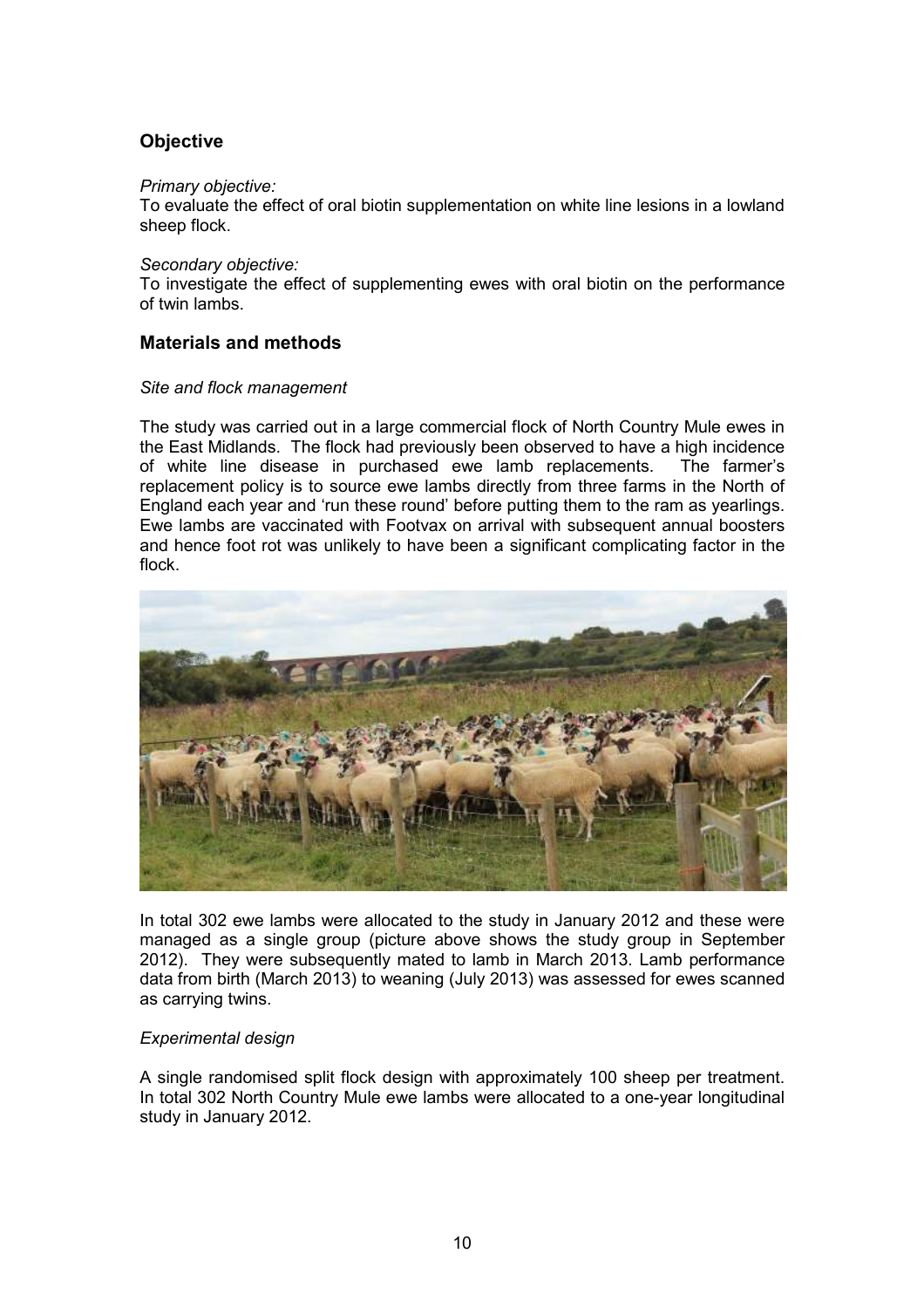### **Treatments**

A zinc-based biotin bolus (developed by Agrimin Limited) was used in this study to ensure a regular supply of biotin, eliminating the need to feed biotin on a daily basis. To ensure that any treatment effects could be related to the biotin supplementation (rather than the zinc) a positive control consisting of a zinc-only bolus was included. The three treatments were:

1. Control – no supplementation,

2. Zinc – zinc-based rumen bolus (releasing 82 mg bioavailable zinc/head/day\*)

3. Biotin - a biotin and zinc bolus (releasing 5 mg biotin and 82 mg zinc/head/day over four months).

\* The contribution of zinc to the diet from the treatment boluses was approximately 82 mg/d assuming a relative bioavailability of zinc metal powder of 28% compared to zinc oxide and an active life for the bolus of up to 180 days.

#### **Assessments**

The feet of all sheep were scored by an experienced assessor using a categorical scoring scale (Table 1) at the start of the study (January 2012). Animals with white line lesions (score 1-5) in one or more feet (n=260) and those without (all feet score 0) (n=42) were randomly allocated to one of the three treatment groups. Treatment boluses were administered by Agrimin personnel (blind application so that farmer/assessors were not aware which sheep had biotin) and ewes colour marked by treatment group. At four monthly intervals sheep were re-bolused and individual feet scored by the same assessor who remained blind to the treatments (May 2012, September 2012 and final assessment in January 2013).

On each occasion a record was made of any other foot lesions seen (by type) e.g. interdigital dermatitis, foot rot etc. and any treatments given. The farmer also recorded any animals treated for lameness at other times plus records of deaths or culls.

| <b>Score</b>  | <b>Description</b>                               |
|---------------|--------------------------------------------------|
|               | No lesion observed/lesion healed                 |
| 1             | Minor separation of the white line (shelly hoof) |
| $\mathcal{P}$ | Moderate separation of the white line            |
| 3             | Major separation of the white line               |
|               | Discrete lesions in the white line with no       |
|               | separation                                       |
| 5             | Active infection of the white line               |
|               |                                                  |

|  |  |  |  |  |  |  | Table 1. White line lesion scoring scale* (score 1 lesion shown) |  |
|--|--|--|--|--|--|--|------------------------------------------------------------------|--|
|--|--|--|--|--|--|--|------------------------------------------------------------------|--|

\* A full version of the white line lesion scoring scale can be found in Appendix 1.

All ewe lambs had electronic ear tags and, to aid data collection, foot scores and live weight data were entered onto a handheld EID reader with tailored data collection software (Agrident APR500, Border Software Ltd). Where sheep had lost the electronic identifier the ear tag number was entered manually.

The ewe lambs/ewes were weighed at each assessment date and were pregnancy scanned in January 2013. Lambs from twin bearing ewes were EID tagged and weighed at birth, in May (approx. 10 weeks) and at weaning. Additional records on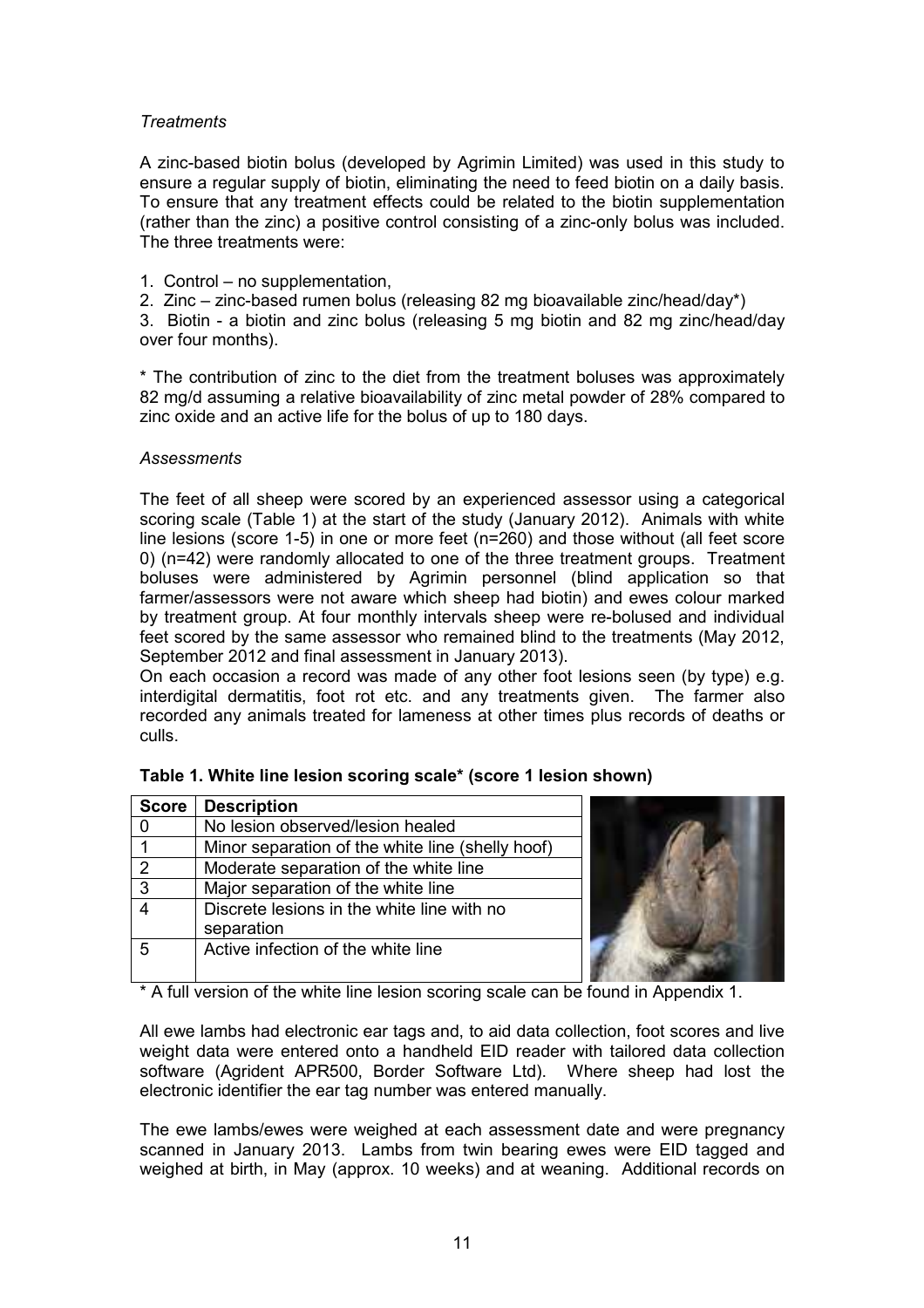sale dates, live weight at sale, carcass weights and carcass classification were collected but are beyond the scope of this report.

Blood samples were taken from a selection of ewes at the start of the study (January 2012), in May 2012 and January 2013. These were analysed for cobalt (Vit B12), copper, GSH-Px (indicator of selenium status) and zinc.

#### Statistical analysis

Foot lesion data were analysed using logistic regression to examine the proportion of feet with lesions present at each assessment date. In addition the chi square test was used to analyse lesion score distributions on individual dates and the pregnancy scanning data. Animal performance data were analysed using ANOVA (Genstat 8<sup>th</sup> edition).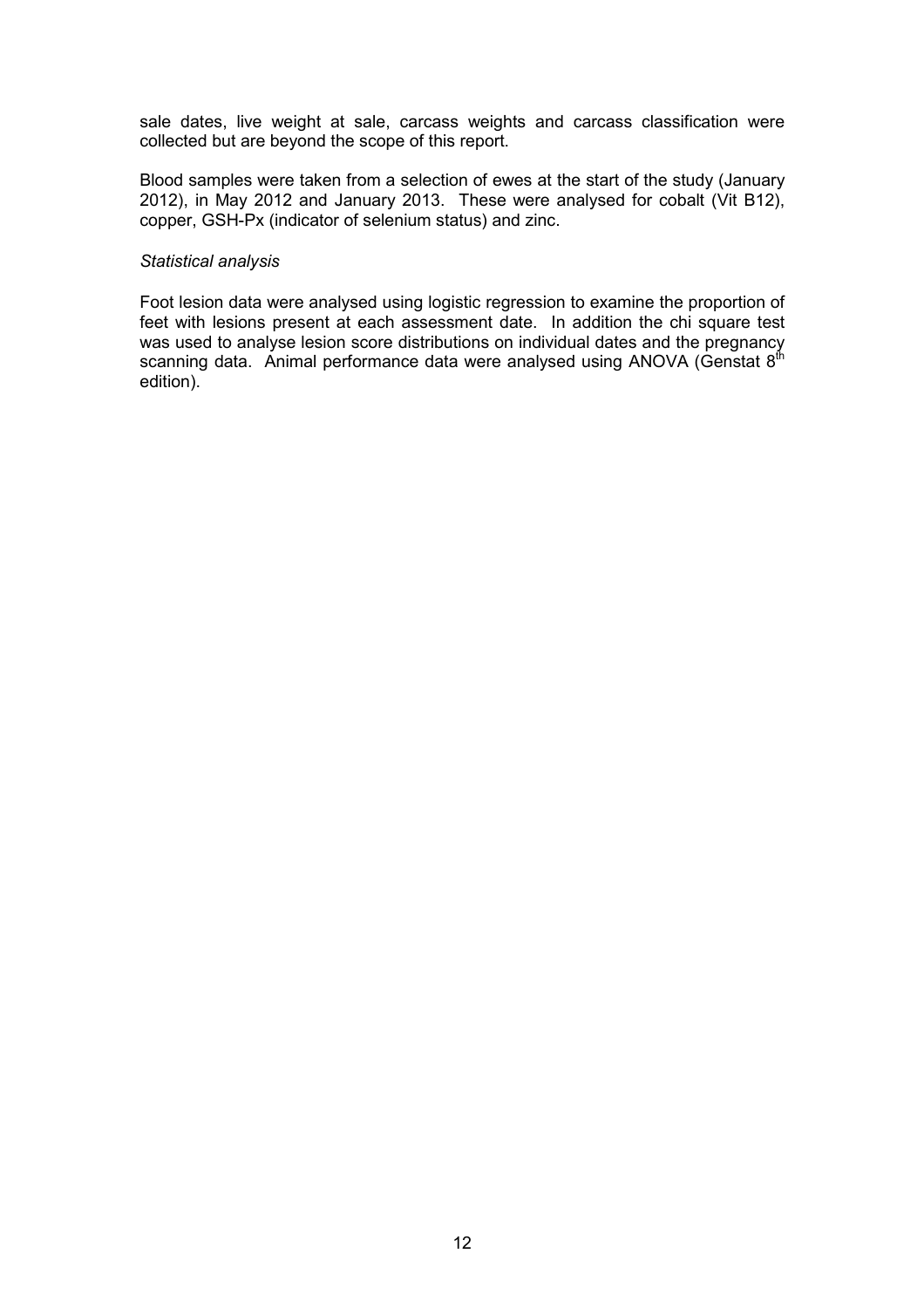## Results and discussion

The majority of sheep were observed to have white line lesions in at least one foot at the start of the study (86%) and throughout the trial period (May 75%, Sep 69% and Jan 2013 76%) although few feet were recorded with severe lesion scores at any assessment visit (Figure 1). The proportion of feet with white line lesions (score 1-5) was observed to fall up to Sep 2012 but by Jan 2013 the trend had reversed with more lesions seen (similar to May levels) largely due to an increase in Score 2 (moderate) lesions.



#### Figure 1. Distribution of white line lesion scores at each assessment visit (all treatments combined)

The proportion of sheep observed with white line lesions at the start of the study differed depending on their farm of origin. Overall the origin of 300 of the 302 ewe lambs was known and the number and percentage of animals with and without white line lesions are shown in Table 2 below. Farm A was observed to have significantly lower proportion of animals with white line lesions than the other two groups although these results need to be treated with caution as this group represented fewer than 8% of study animals.

|  | Table 2 Percentage of sheep observed with and without white line lesions at |  |  |
|--|-----------------------------------------------------------------------------|--|--|
|  | start of the study by farm of origin                                        |  |  |

|                               | <b>Farm A</b> | <b>Farm B</b> | Farm C |
|-------------------------------|---------------|---------------|--------|
| Number ewe lambs in group     | 23            | 193           | 84     |
|                               |               |               |        |
| Ewe lambs without lesions     | 48%           | 9%            | 14%    |
| Ewe lambs with lesions (score | 52%           | 91%           | 86%    |
| 1-5 in 1 or more feet)        |               |               |        |

The distribution of white line lesion scores did not differ between treatments at the start of the study (Figure 2a) or at any of the subsequent assessments (p>0.05) (Figure 2b-2d) although the Biotin group tended to have a slightly higher proportion of feet at Score 2 at the start and this difference was maintained throughout the study. Tables detailing the breakdown of lesion scores by treatment and foot for each assessment date can be found in Appendix 2.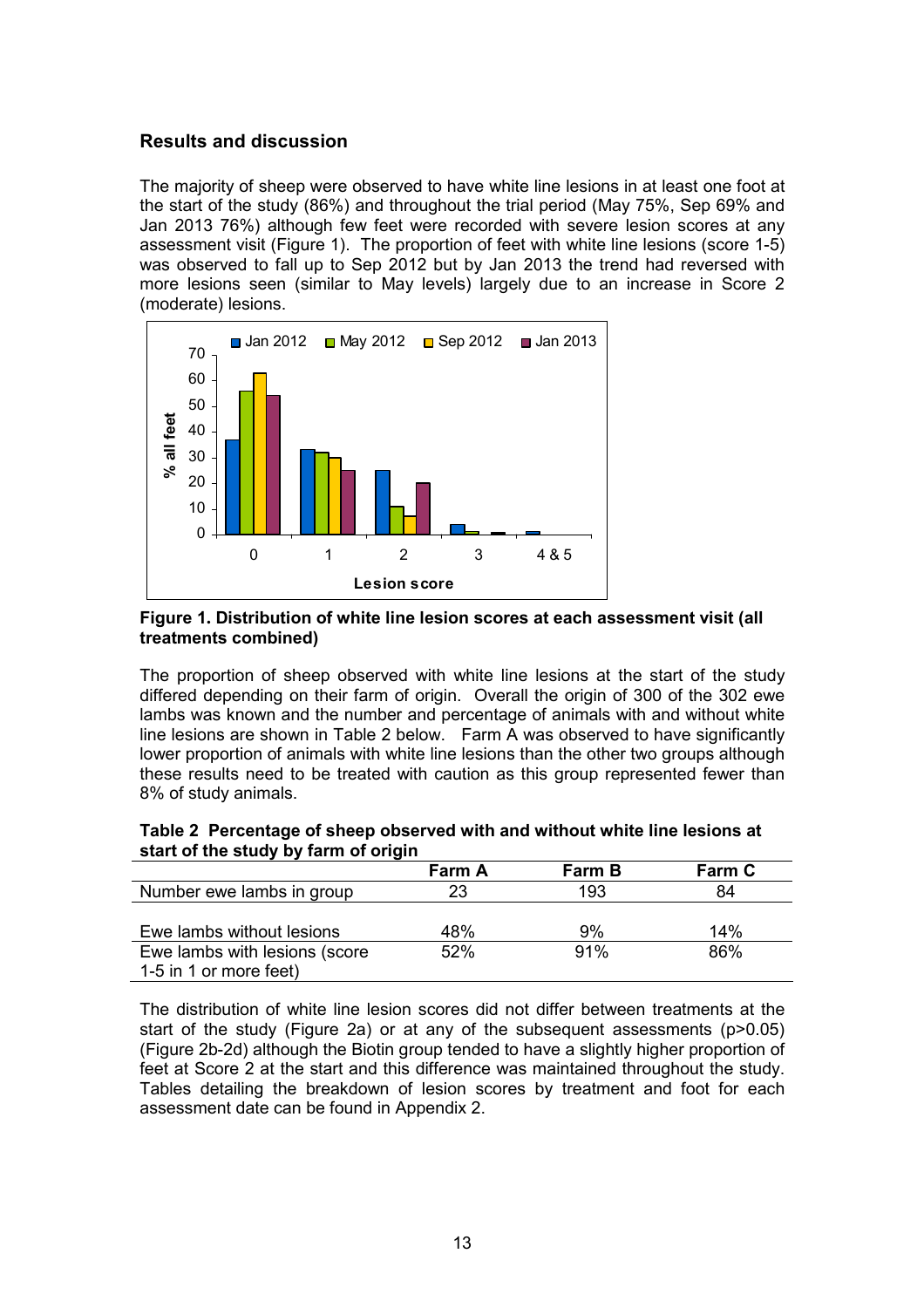

Figure 2. Distribution of white line lesions by treatment at each assessment date

A logistic regression was carried out on the data from feet where there were lesions present (scores 1-5) in January 2012 (n=763). This was used as the starting point and analyses looked at the proportion of those feet that still had lesions in May and Sept 2012, and Jan 2013, comparing the three treatments. These analyses showed no significant difference between the treatments at any of the dates (p>0.05), although there appeared to be some evidence that the proportion of front feet which still had lesions was less than for back feet in May and Sept. However this difference had disappeared by Jan 2013. Figure 3 illustrates that in feet observed with white line lesions in January 2012 there was some reduction in the percentage with lesions across all three treatment groups, although significant treatment differences were not observed.

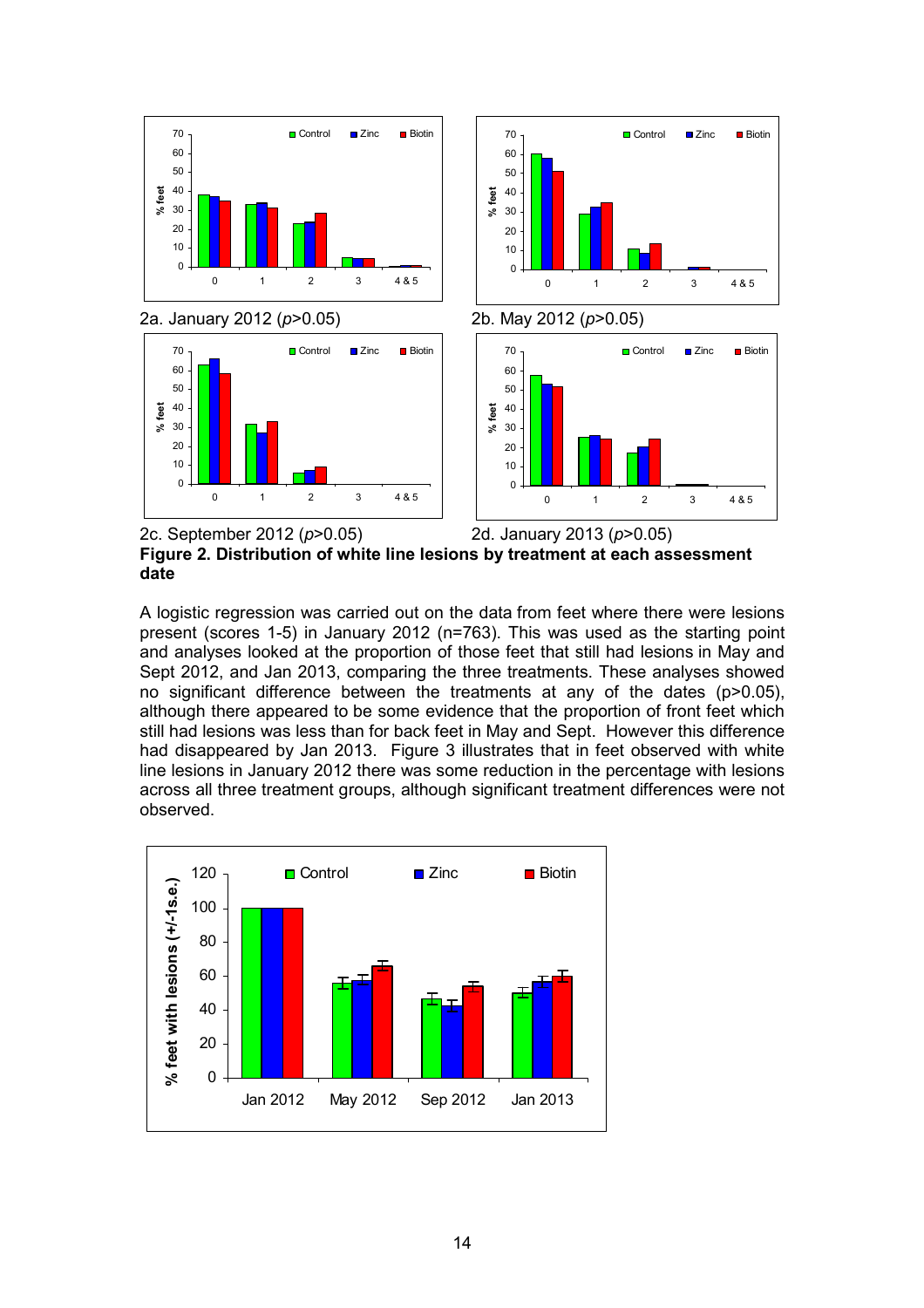#### Figure 3. Feet with white line lesions (scores 1-5) at the first assessment (January 2012) and the percentage of these feet recorded with lesions at subsequent assessments

Similarly an analysis of feet with no lesions present (score 0) in January 2012 (n=445) looked at the proportion that subsequently developed lesions (Score 1-5). Overall 15% of feet were observed with lesions in May, 20% in September and 29% in January 2013. Treatment differences were not observed with 25 – 30% being observed with lesions by the end of the study. An analysis of the foot data for the 42 sheep that did not have any lesions at the start of the study highlighted that by January 2013 just under half (48%) had retained their lesion–free status throughout the whole study period and these were evenly distributed across the treatment groups.



Figure 4. Feet with no lesions at the first assessment and the percentage of these recorded with lesions at subsequent assessments.

Information relating to feet that scored 2 at the start and the scores at subsequent dates can be found in Appendix 3 broken down by treatment. In addition separate figures combining all treatments that summarise the scores at each assessment date for feet that started as 0, 1, 2 or 3 can be found in Appendix 3 (Figure A3.2)

## Animal performance data

Blood samples were taken to assess trace element status of sheep in January and May 2012 and January 2013. Serum zinc levels were measured to provide an indication of whether boluses were actively working in the Zinc and Biotin groups. Typically zinc levels in blood would be expected to respond within one week of bolus application. The results are summarised below in Table 3. Baseline blood samples taken in January 2012 showed that overall mean values were within the reference range for all analyses although some individuals had marginal GSH-Px levels. In May 2012 all animals were within the reference range for cobalt, copper and zinc but four out of six animals were marginal or below the recommended level for GSH-Px. Zinc levels tended to be higher in the two bolused groups and suggest that the boluses administered in January 2012 were still active in the sampled animals.

At the final assessment in January 2013 all blood samples were within the normal range for copper and had high levels of cobalt. The high cobalt levels are likely to be the result of ewes being held for a prolonged period before sampling. GSH-Px levels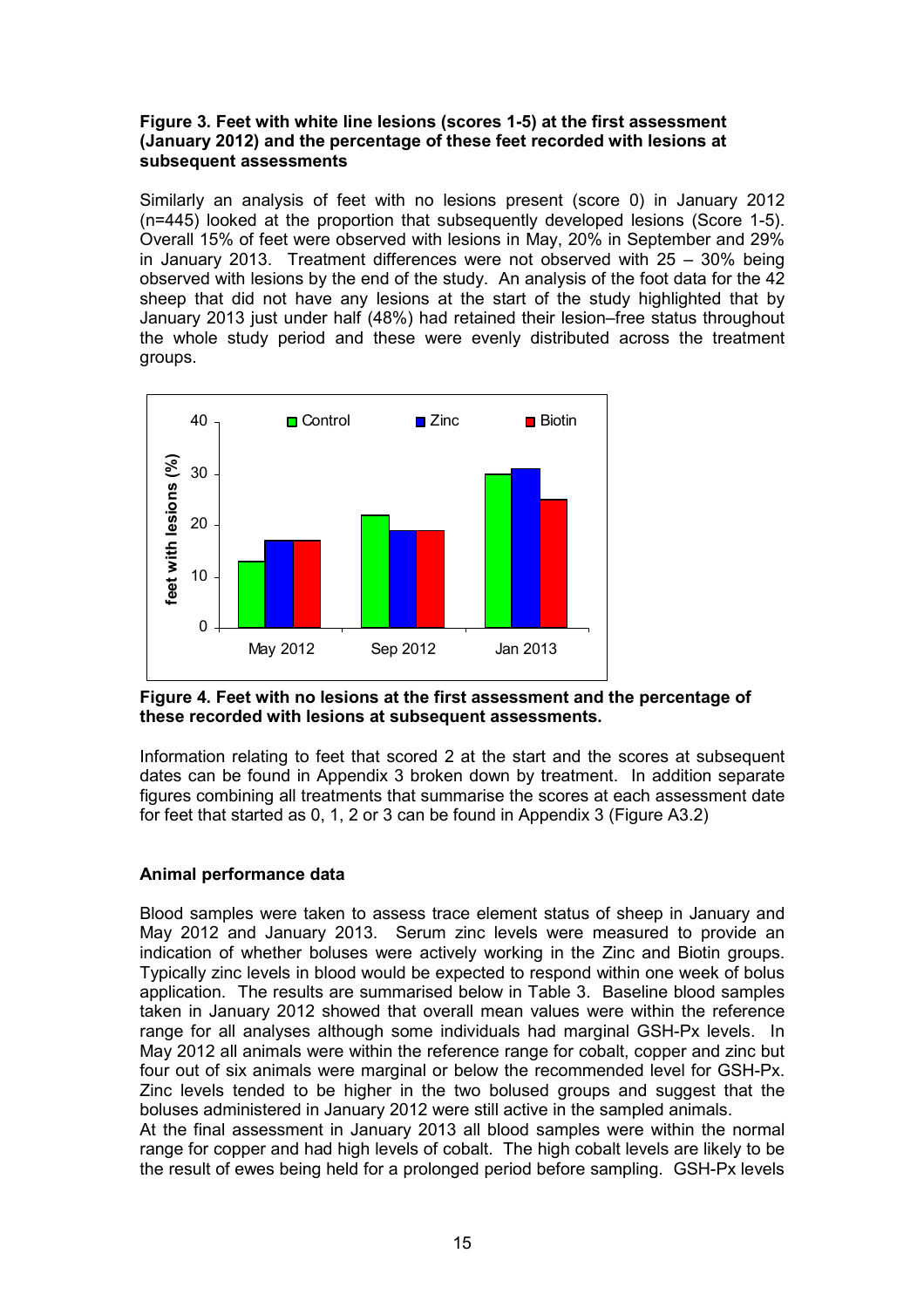across the study were on average above the recommended level but around a third of animals were marginal or below 50 µmol/l. As in May serum zinc levels tended to be higher for Zinc and Biotin ewes in January 2013.

|                     | Ref.     | <b>THE PROPERTY AND A CALLAIG</b><br><b>Units</b> | Overall | Control | Zinc | <b>Biotin</b> |
|---------------------|----------|---------------------------------------------------|---------|---------|------|---------------|
|                     | range    |                                                   | mean    |         |      |               |
| January 2012 (n=7)  |          |                                                   |         |         |      |               |
| Cobalt (Vit B12)    | >188     | pmol/l                                            | 617     |         |      |               |
| Copper              | $9 - 19$ | umol/l                                            | 16.7    |         |      |               |
| GSH-Px              | >50      | U/ml RBCs                                         | 68.8    |         |      |               |
| Zinc                | * see    | umol/l                                            | 11.7    |         |      |               |
|                     | below    |                                                   |         |         |      |               |
|                     |          |                                                   |         |         |      |               |
| May 2012 (n=6)      |          |                                                   |         |         |      |               |
| Cobalt (Vit B12)    | >188     | pmol/l                                            | 702     | 550     | 634  | 921           |
| Copper              | $9 - 19$ | umol/l                                            | 12.4    | 11.6    | 11.7 | 14.0          |
| GSH-Px              | >50      | U/ml RBCs                                         | 53.2    | 36.9    | 44.4 | 78.3          |
| Zinc                | * see    | µmol/l                                            | 21.8    | 19.6    | 21.8 | 24.0          |
|                     | below    |                                                   |         |         |      |               |
|                     |          |                                                   |         |         |      |               |
| January 2013 (n=15) |          |                                                   |         |         |      |               |
| Cobalt (Vit B12)    | >188     | pmol/l                                            | 1442    | 1439    | 1358 | 1530          |
| Copper              | $9 - 19$ | umol/l                                            | 14.5    | 14.4    | 14.4 | 14.6          |
| GSH-Px              | >50      | U/ml RBCs                                         | 75.4    | 75.4    | 88.8 | 58.8          |
| Zinc                | * see    | umol/l                                            | 9.6     | 8.9     | 9.3  | 10.6          |
|                     | below    |                                                   |         |         |      |               |

Table 3 Trace element blood sample results

\* Ref range for zinc (serum): Marginal less than 9 µmol/l, Deficient less than 3 to 6 µmol/l

Ewe lambs/ewes were weighed at each assessment date and daily liveweight gains calculated (Figure 5 and Table 4). Analysis of the data confirmed that there were no treatment effects on ewe performance at any point during the study. Growth rates were modest throughout the study period



Figure 5. Effect of treatment on live weight of ewe lambs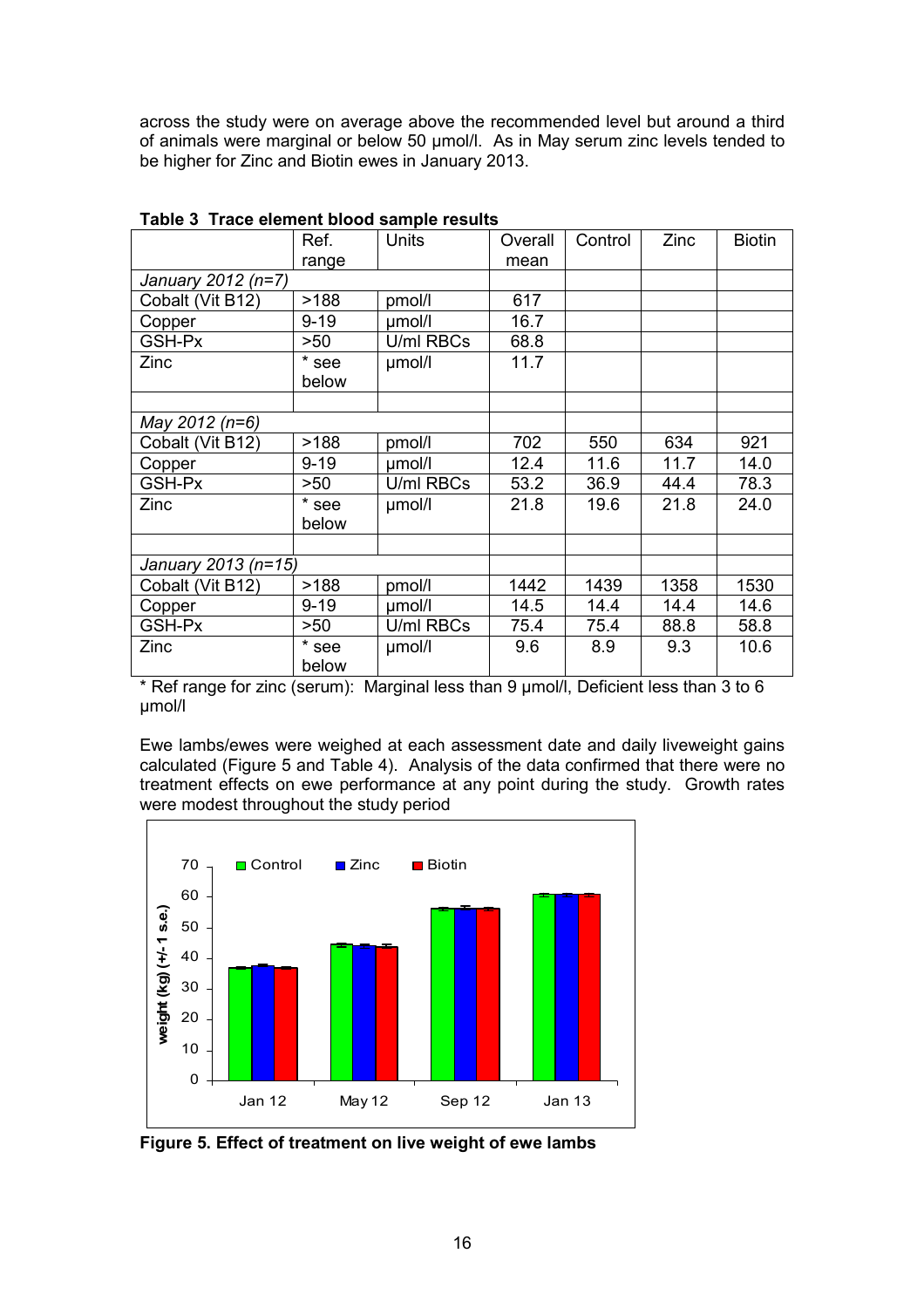|                         | <u>、 、 。</u> |      | . <i>. .</i>  |        |              |
|-------------------------|--------------|------|---------------|--------|--------------|
|                         | Control      | Zinc | <b>Biotin</b> | s.e.d. | significance |
| Number of ewes at start | 101          | 101  | 100           |        |              |
| Start weight Jan 2012   | 36.9         | 37.6 | 36.9          | 0.49   | <b>NS</b>    |
| Weight 11 May 2012      | 44.4         | 44.1 | 44.0          | 0.80   | <b>NS</b>    |
| Weight 14 Sep 2012      | 56.2         | 56.4 | 56.2          | 0.96   | <b>NS</b>    |
| Weight 10 Jan 2013      | 60.7         | 61.0 | 60.7          | 0.73   | <b>NS</b>    |
|                         |              |      |               |        |              |
| DLWG Jan'12-May'12      | 74           | 64   | 69            | 5.7    | <b>NS</b>    |
| DLWG May'12-Sep'12      | 93           | 98   | 97            | 4.9    | <b>NS</b>    |
| DLWG Sep'12-Jan'13      | 39           | 41   | 39            | 3.1    | <b>NS</b>    |
| DLWG Jan'12-Jan'13      | 69           | 68   | 69            | 1.5    | <b>NS</b>    |

Table 4 Live weight of ewes (kg) and growth rates (g/day)

Ewes were mated with Charollais rams in October 2012 and pregnancy scanned in January 2013. The scanning results are shown below in Table 5. Significant treatment differences were not observed.

|                                | <b>Control</b> | <b>Zinc</b> | <b>Biotin</b> | All groups |
|--------------------------------|----------------|-------------|---------------|------------|
| Number ewes at start (Jan '12) | 101            | 101         | 100           | 302        |
| Culled/died pre-scanning       |                | 2           | 3             | 6          |
| No. ewes present at scanning   | 100            | 99          | 97            | 296        |
| Barren (no. ewes)              |                | 3           |               | 4          |
| Singles (no. ewes)             | 17             | 10          | 20            | 47         |
| Twins (no. ewes)               | 80             | 82          | 73            | 235        |
| Triplets (no. ewes)            | 3              |             | 3             | 10         |
|                                |                |             |               |            |
| Number lambs expected          | 186            | 186         | 175           | 547        |
| <b>Scanning %</b>              | 186            | 188         | 180           | 185        |

Table 5 Pregnancy scanning results – January 2013

Twin-bearing ewes lambed indoors from  $27<sup>th</sup>$  February 2013 with an average lambing date of  $12<sup>th</sup>$  March. Birth date, birth weight and sex of lambs and a note of any lambs born dead were recorded and lambs were tagged with EID tags. At birth lambs averaged 4.4 kg with weights being similar for all treatments (Table 6, Figure 6). Lamb losses at and around lambing averaged 4% across the study with little difference seen between treatments. After some time indoors in group mothering pens ewes and their lambs were turned out to grass where lambs had access to lamb creep from three weeks of age. The poor weather conditions of spring 2013 had a severe impact on study lambs and losses at grass were much higher than normal for the farm. Overall 14.7% of lambs tagged either died or were removed from the trial between tagging and 10 weeks of age. Coccidiosis was a particular concern in the trial lambs.

Lambs were weighed in May at approximately 10 weeks of age and just prior to weaning in July 2013. Performance data were analysed with 'reared' litter size as a factor in the model to allow for any differences in lamb rearing percentage between treatments. Lambs from ewes supplemented with biotin were significantly heavier at 10 weeks of age (p=0.002) and had significantly higher growth rates (p=0.003) from birth to 10 weeks (Figures 6 & 7). At this point the additional 1.9 kg of live weight achieved by Biotin lambs compared to Control lambs was worth approximately £4.60 (assuming £2.42/kg lwt). By weaning however the advantage to the Biotin treatment had disappeared with DLWG from 10 weeks to weaning and weaning weight being similar for all treatments. As lambs would have been eating significant amounts of creep feed by 10 weeks of age it is likely that this would have compensated for any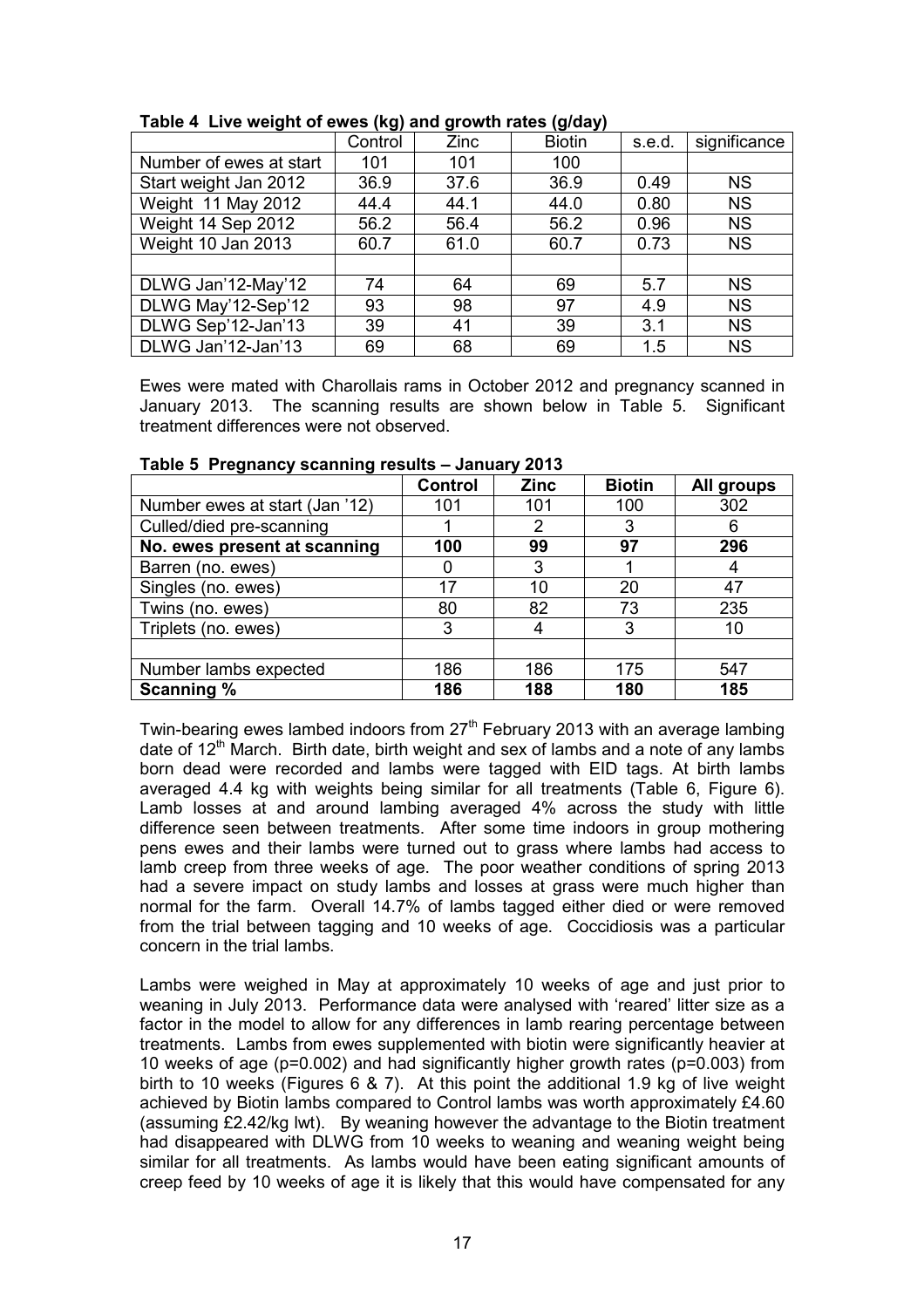longer term milk yield effects. Restricting the dataset to lambs that were reared to weaning as twins had little effect on the overall outcome. From birth to 10 weeks Biotin lambs outperformed Control lambs (similar to Zinc lambs) but performance between 10 weeks and weaning was similar for all treatments.

| Control | Zinc | <b>Biotin</b> | s.e.d. | significance |  |  |  |  |
|---------|------|---------------|--------|--------------|--|--|--|--|
| 149     | 157  | 137           |        |              |  |  |  |  |
| 4.4     | 4.3  | 4.4           | 0.09   | <b>NS</b>    |  |  |  |  |
| 21.8    | 22.3 | 23.7          | 0.56   | $p = 0.002$  |  |  |  |  |
| 35.7    | 35.8 | 36.7          | 0.74   | <b>NS</b>    |  |  |  |  |
|         |      |               |        |              |  |  |  |  |
| 245     | 251  | 269           | 7.2    | $p = 0.003$  |  |  |  |  |
| 257     | 253  | 246           | 8.4    | <b>NS</b>    |  |  |  |  |
| 253     | 253  | 259           | 5.7    | <b>NS</b>    |  |  |  |  |
|         |      |               |        |              |  |  |  |  |

| Table 6 Lamb performance birth to weaning |  |
|-------------------------------------------|--|
|-------------------------------------------|--|



Figure 6. Lamb live weight at birth, 10 weeks and weaning



Figure 7. Lamb growth rates birth to 10 weeks and 10 weeks to weaning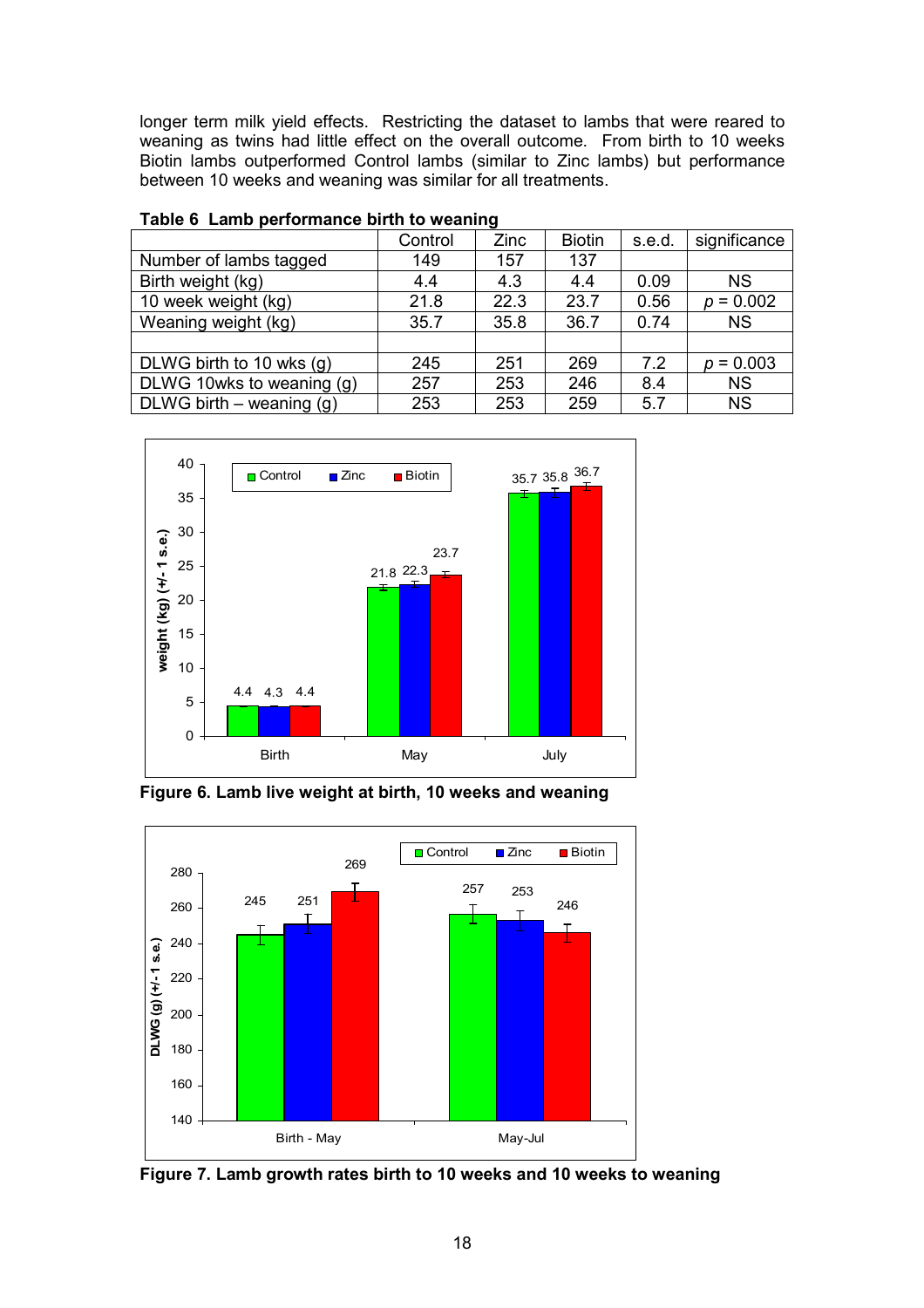### **Conclusions**

This study identified that compared to control animals, four-monthly oral supplementation with a bolus releasing 82 mg/day available zinc only or 5mg/day biotin and 82 mg/day zinc did not have a significant effect on the severity of WL scores.

Biotin did not appear to facilitate healing of white line lesions or protect sheep against white line disease in this study.

As the study was conducted in a single lowland flock of replacement ewe lambs with relatively mild lesions it may be useful to evaluate the effect of biotin in a larger population with more severe lesions over a longer study period.

The effect of environmental and climatic conditions and the role of genetics in WL of sheep also warrant further research. The weather was particularly wet in 2012 -13 and this may have had an impact on the effect of biotin on white line lesions. Significant differences in the level of white line disease were seen between sheep sourced from different farms in this study indicating that environmental or genetic factors may play an important part.

The cost of a biotin bolus was estimated at around £1.60/head per dosing occasion equating to a cost of around £6.40 for this trial. However if the study had been solely looking at lamb growth rates a single bolus administered in January would have been adequate.

Supplementing ewes with biotin had a significant positive effect on lamb performance between birth and 10 weeks of age. Overall live weight at 10 weeks and DLWG to 10 weeks were lifted by 8% compared to the Control and Zinc treatments. Birth weight was unaffected by treatment. At 10 weeks the financial benefit to the Biotin treatment was estimated to be £4.60 /hd assuming liveweight price of 242 ppkg.

Performance to weaning was similar for all treatments but is likely to have been influenced by creep feeding of lambs. It may be beneficial to evaluate the effect of biotin on lamb performance in a flock where lambs do not receive creep feed. Greater dependence on creep feed rather than milk may explain this levelling off in performance across treatments by weaning but the results do indicate superior performance in lambs born to ewes that received biotin which is likely to have been due to higher milk yield in the first 10 weeks of lactation.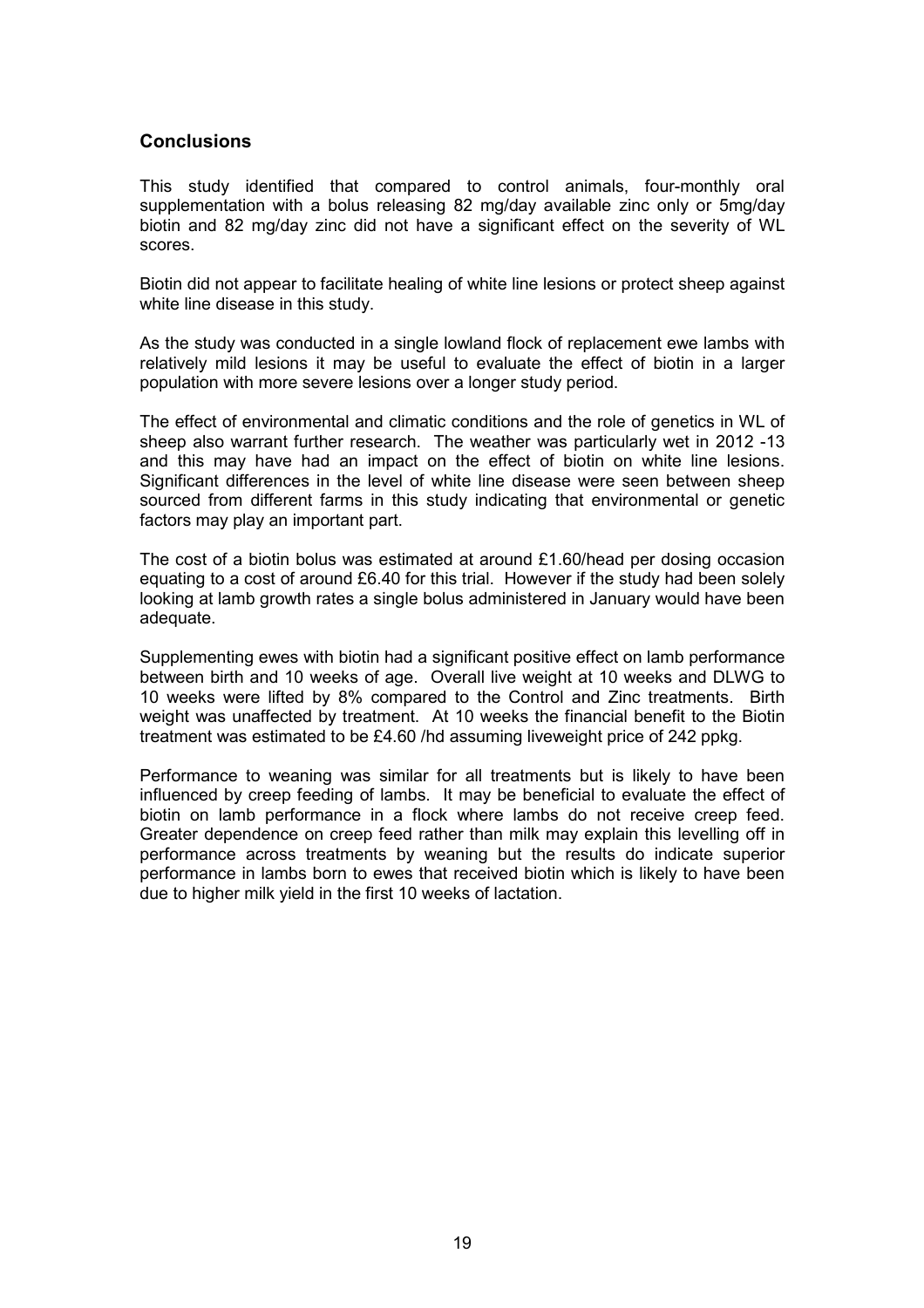#### References

Bampidis, V. A., Lymberopoulos, A. G., Christodoulou, V. and S. Belibasaki. (2007). Impacts of supplemental dietary biotin on lameness in sheep. Ani. Feed Sci. Tech. 134:162–169.

Bergsten, C., Greenough, P. R., Gay, J. M., Seymour W. M., and Gay C. C. (2003). Effects of biotin supplementation on performance and claw lesions on a commercial dairy farm. J. Dairy Sci. 86:3953-3962.

Bonomi A, Quarantelli A, Sabbioni A and Superchi P (1996) L'integrazione delle razioni per le bovine da latte con biotina in formua rumino-protetta. Effetti sull'efficienza produttiva e riproduttiva (contributo sperimentale) Le Rivista di Scienza dell'Altimentazione, 25:49-68.

Campbell, J., Greenough, P. R. and Petrie L. (2000). The effect of biotin on sandcracks in beef cattle. Can. Vet. J. 41:690-694.

Christodoulou, V., Bampidis, V. A., Lymberopoulos, A. G., Robinson, P. H. Ploumi K. and Belibasaki S. (2006). Effect of supplemental dietary biotin on performance of lactating ewes. Ani. Feed Sci. Tech. 130:268–276.

Distl, O. and Schmid D. (1994). The Influence of Biotin Supplementation on the Conformation, Hardness and Health of Claws of Dairy Cows. Tierärztliche Umschau. 49:581-584.

Enjalbert F. Nicot M. C., and Packington A. J. (2008) Effects of peripartum biotin supplementation of dairy cows on milk production and milk composition with emphasis on fatty acids profile. Live. Sci. 114:287-295.

FAWC (2011) Opinion on lameness in sheep – www.fawc.org.uk

Ferreira G, Weiss W.P. and Willett L.B. (2007) Changes in measures of Biotin status do not reflect milk yield responses when dairy cows are fed supplemental Biotin. J. Dairy Sci. 90:1452-1459.

Fitzgerald, T., B.W. Norton, R. Elliott, and O. Svendsen. (2000). The influence of long-term supplementation with biotin on the prevention of lameness in pasture fed dairy cows.J. Dairy Sci. 83:338-344.

Hagemeister, H. and Steinberg W. (1996). Effects of a long-term dietary biotin administration on claw health in dairy cows.Proc. 9th International Symp. on Disorders of the Bovine Digit. Jerusalem.

Margerison, J.K., B. Winkler, G.Penny, and A. Packington. (2003). The effect of biotin supplementation on milk yield, reproduction and lameness in dairy cattle. J.Dairy Sci. 86 (Suppl.1.): 250. (Abstr.)

Margerison. J. K. (2005). The effect of biotin in ewe compound feed for the last six weeks of pregnancy on subsequent ewes and lamb performance. DSM Internal Research Report.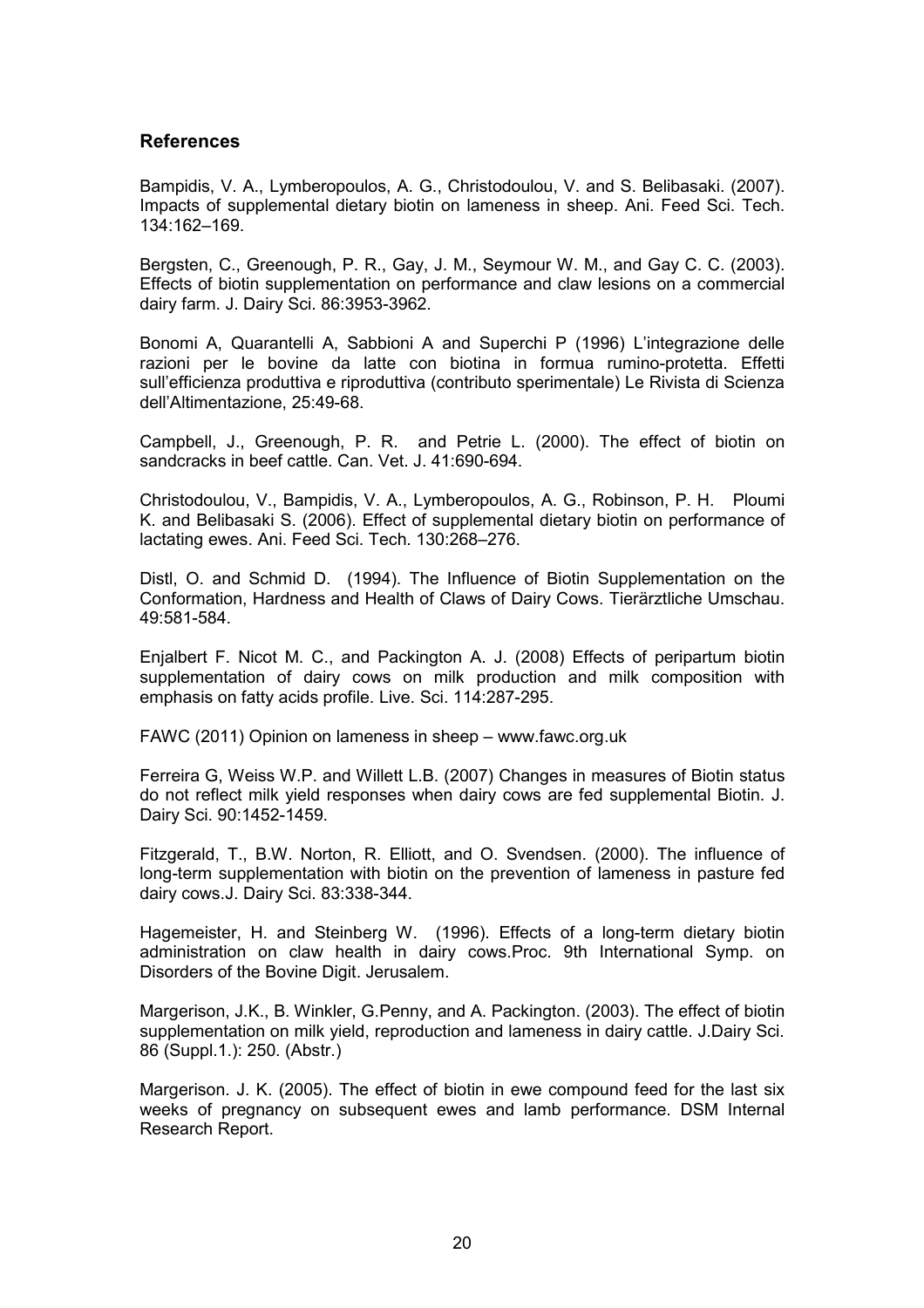Majee DN, Schwab EC, Bertics SJ, Seymour WM and Shaver RD (2003) Lactation Performance by Dairy Cows Fed Supplemental Biotin and a B-Vitamin Blend. J. Dairy Sci. 86:2106-2112.

McDowell, L. R. (2000). Vitamins in animal and human nutrition. Iowa State University Press, Ames, IA. pp456-457.

Midla, L.T., K.H. Hoblet, W.P. Weiss, and M.L. Moeschberger. (1998). Supplemental dietary biotin for prevention of lesions associated with aseptic subclinical laminitis (pododermatitis aseptica diffusa) in primiparous cows.Am. J. Vet. Res. 59: 733-738.

Mülling, Ch. K. W., H. H. Braguella, S. Reese, K. D. Budras, and W. Steinberg. (1999). How structures in bovine hoof epidermis are influenced by nutritional factors. Anat. Histol. Embryol. 28:103-108.

Phythian, C. J., Michalopoulou, E., Cripps, P. J., Winter, A. C. & J.S Duncan (2009). The Prevalence of White Line Disease in Sheep in North England and North-Mid Wales. ISVC Conference Proceedings, Stavanger, Norway.

Schwab, E.C., C.G. Schwab, R.D. Shaver, C.L.Girard, and D.E. Putnam. (2006). Dietary forage and nonfiber carbohydrate contents influence B-vitamin intake, duodenal flow, and apparent ruminal synthesis in lactating dairy cows. J. Dairy Sci.89:174-187.

Winter, A. & Phythian, C. (2011) Sheep Health Husbandry and Disease, Chapter 14 pp 181.

Zimmerly, C.A. & Weiss, W.P. 2001. Effects of supplemental dietary biotin on performance of Holstein cows during early lactation. J. Dairy Sci. 84:498-506.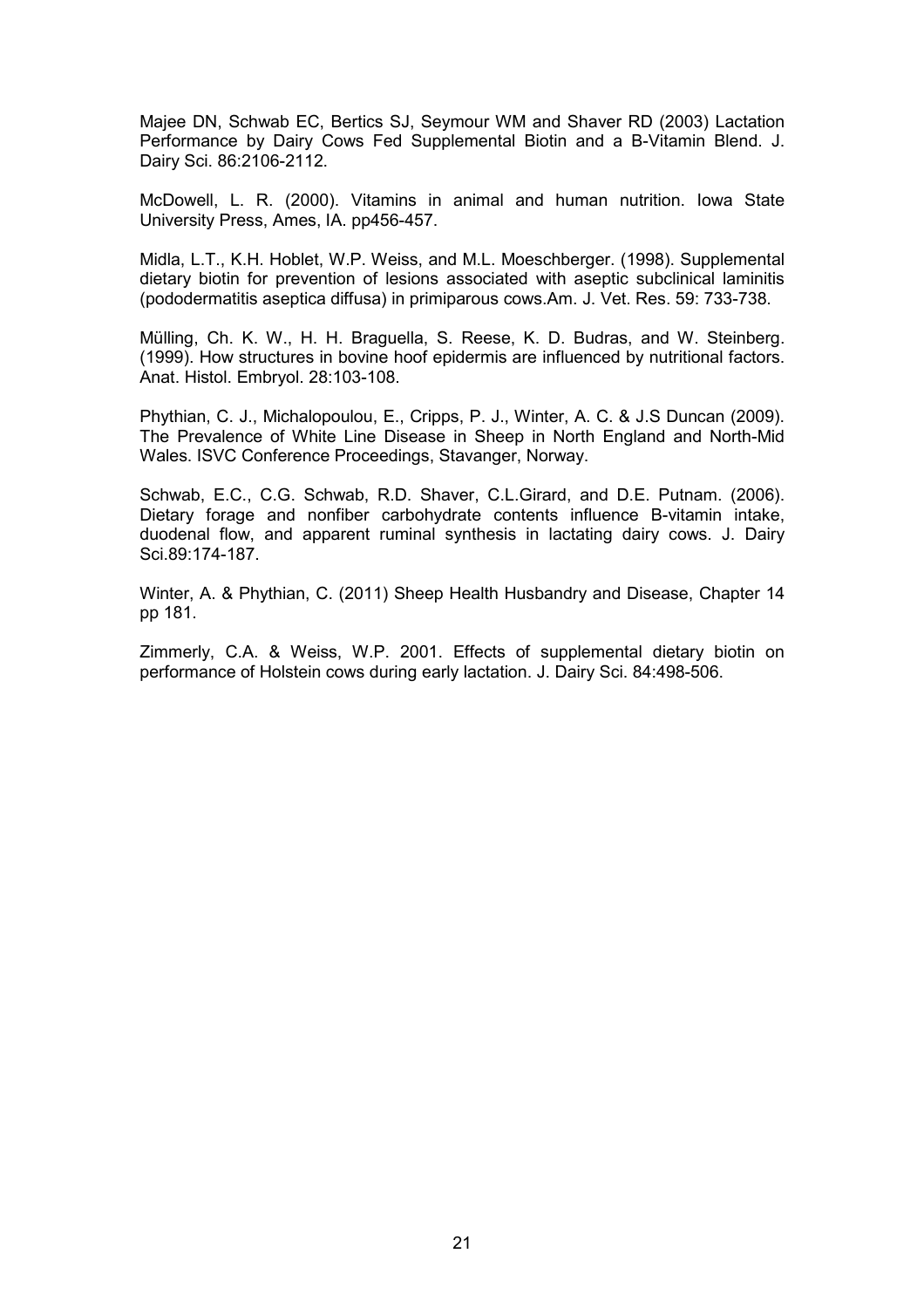| Example<br>Description of score | No white line lesion observed | Separation of the white line along less than half the length of the foot and to less than<br>Minor separation of the white line ("shelly hoof")<br>half way up the wall | Separation of the area of white line with more than half the length of foot affected and extending<br>up more than half way up wall; may appear as a half-moon appearance with no evidence of<br>Moderate separation of the white line<br>impaction or infection of the laminae | Separation of the white line along much of length and height of wall, with or without loss of the<br>overlying wall. This score includes leslons which are impacted with dirt, mud or faeces<br>Major separation of the white line | Black or discoloured spots anywhere on the sole in the region of the white line.<br>There is no separation of the hoof wall from the underlying laminae<br>Discrete lesions in the white line with no separation | Purulent discharge from the white line area and/or sinus tracts extending from the white line to<br>coronary band with heat and swelling of foot and/or purulent discharge at the coronary band<br>Active infection of the white line | outer keratinised hoof with no separation. The outer wall may<br>area of a previous but now healed white line lesion<br>Healed white line lesion |
|---------------------------------|-------------------------------|-------------------------------------------------------------------------------------------------------------------------------------------------------------------------|---------------------------------------------------------------------------------------------------------------------------------------------------------------------------------------------------------------------------------------------------------------------------------|------------------------------------------------------------------------------------------------------------------------------------------------------------------------------------------------------------------------------------|------------------------------------------------------------------------------------------------------------------------------------------------------------------------------------------------------------------|---------------------------------------------------------------------------------------------------------------------------------------------------------------------------------------------------------------------------------------|--------------------------------------------------------------------------------------------------------------------------------------------------|
| Score                           | ۰                             | ᆏ                                                                                                                                                                       | $\sim$                                                                                                                                                                                                                                                                          | m                                                                                                                                                                                                                                  |                                                                                                                                                                                                                  | in                                                                                                                                                                                                                                    | Dry, Intact laminae covered by an<br>flake or lift off over the<br>φ                                                                             |

Appendix 1. White line lesion scoring scale

22

All photographs are the copyright of Agnes Winter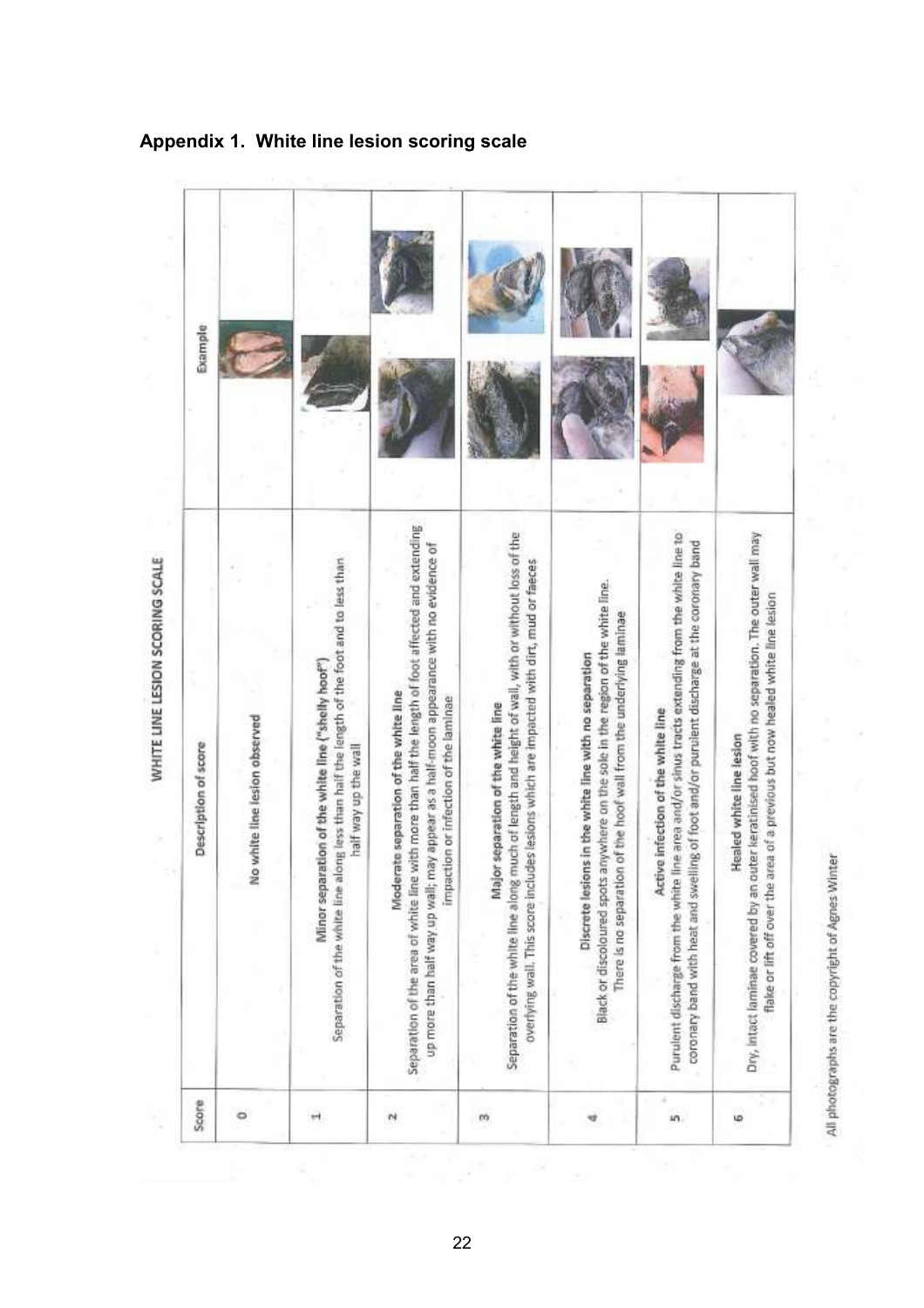## Appendix 2. Lesion score summary tables

Day 0 Jan 30<sup>th</sup> - 31<sup>st</sup> 2012 (FL = front left, FR = front right, BL = back left, BR = back right)

| <b>Score</b>    | <b>FL</b> | <b>FR</b> | <b>BL</b> | <b>BR</b> | <b>Total</b> | %    |
|-----------------|-----------|-----------|-----------|-----------|--------------|------|
| (none)<br>0     | 42        | 41        | 25        | 32        | 140          | 35.0 |
| (minor)         | 29        | 28        | 38        | 31        | 126          | 31.5 |
| (mod)           | 24        | 23        | 33        | 34        | 114          | 28.5 |
| (major)<br>3    | 5         | 6         | 3         | 3         | 17           | 4.3  |
| (discrete)<br>4 | 0         | 2         | 0         | 0         | 2            | 0.5  |
| 5 (active inf)  | 0         |           |           | 0         |              | 0.3  |
| (healed)<br>6   | 0         | 0         | 0         | 0         | 0            | 0.0  |
|                 |           |           |           |           |              |      |
| Total           | 100       | 100       | 100       | 100       | 400          |      |

# Group 1 Red (number)

## Group 2 Blue (number)

| <b>Score</b> | <b>FL</b> | <b>FR</b> | <b>BL</b> | <b>BR</b> | <b>Total</b> | $\frac{9}{6}$ |
|--------------|-----------|-----------|-----------|-----------|--------------|---------------|
|              | 50        | 39        | 29        | 33        | 151          | 37.4          |
|              | 28        | 38        | 38        | 32        | 136          | 33.7          |
| າ            | 20        | 19        | 28        | 29        | 96           | 23.8          |
| 3            | ⌒         | 3         | 6         | 6         | 17           | 4.2           |
|              |           | റ         |           |           | 4            | 1.0           |
| 5            | 0         | 0         | 0         | 0         | 0            | 0.0           |
| 6            |           |           |           | 0         | 0            | 0.0           |
|              |           |           |           |           |              |               |
| Total        | 101       | 101       | 101       | 101       | 404          |               |

## Group 3 Green – Control (number)

| <b>Score</b> | FL  | <b>FR</b> | <b>BL</b> | <b>BR</b> | <b>Total</b> | $\frac{9}{6}$ |
|--------------|-----|-----------|-----------|-----------|--------------|---------------|
|              | 56  | 44        | 25        | 29        | 154          | 38.1          |
|              | 22  | 29        | 40        | 43        | 134          | 33.2          |
| റ            | 18  | 23        | 32        | 20        | 93           | 23.0          |
| ົ            | 4   | 4         | 4         | 8         | 20           | 5.0           |
|              |     |           |           | 0         | ົ            | 0.5           |
| 5            |     |           | 0         |           |              | 0.2           |
| 6            |     | 0         |           | 0         |              | 0.0           |
|              |     |           |           |           |              |               |
| Total        | 101 | 101       | 101       | 101       | 404          |               |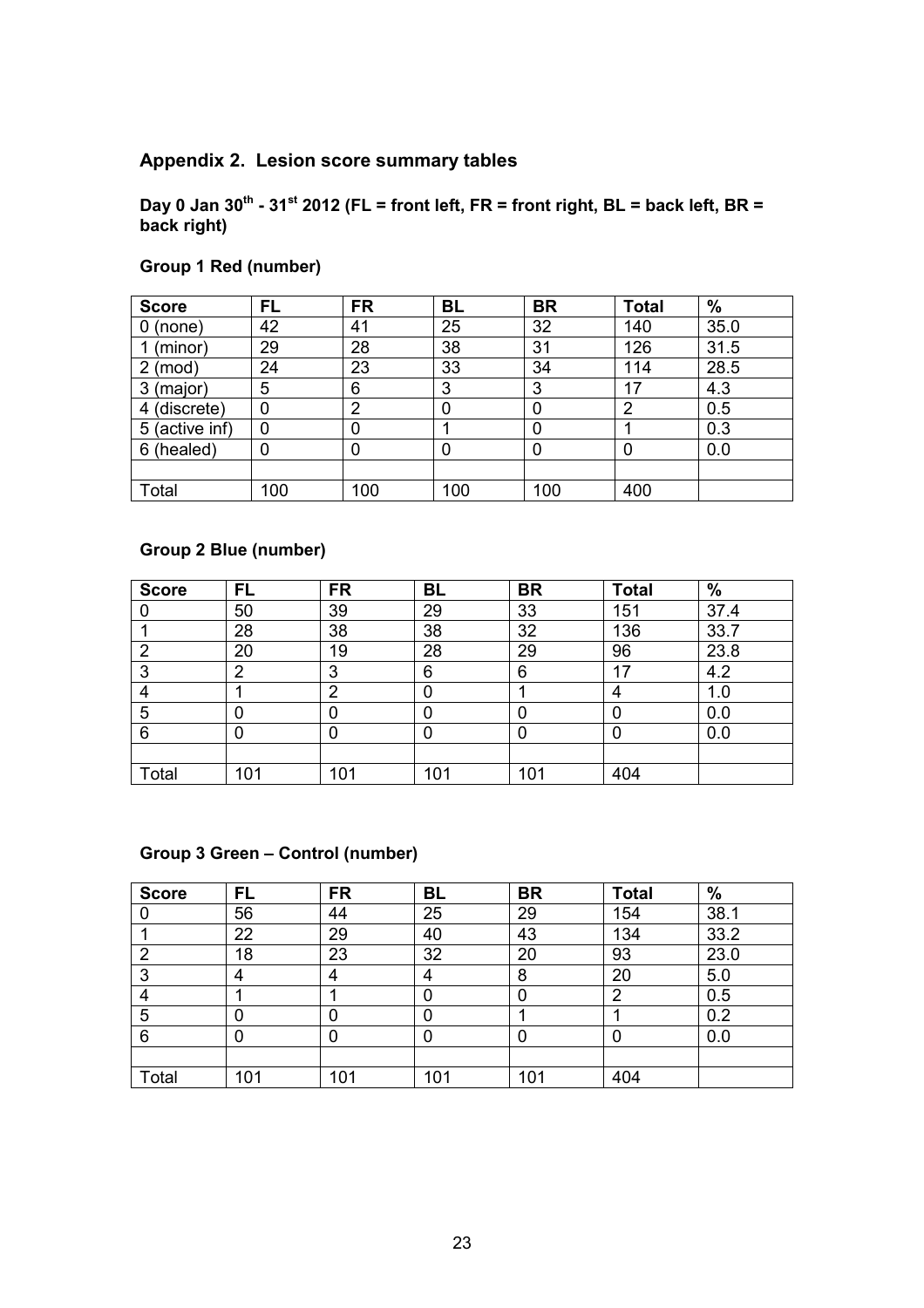# May 11<sup>th</sup> 2012

# Group 1 Red

| <b>Score</b> | <b>FL</b> | <b>FR</b> | <b>BL</b> | <b>BR</b> | <b>Total</b> | $\%$ |
|--------------|-----------|-----------|-----------|-----------|--------------|------|
|              | 42        | 48        | 33        | 40        | 163          | 41.2 |
|              | 28        | 36        | 39        | 34        | 137          | 34.6 |
| റ            | 12        | 6         | 18        | 17        | 53           | 13.4 |
| ◠            |           |           | າ         |           | 4            | 1.0  |
|              |           | 0         |           |           |              | 0.0  |
| 5            |           |           |           |           |              | 0.0  |
| 6            | 16        | 9         |           |           | 39           | 9.8  |
|              |           |           |           |           |              |      |
| Total        | 99        | 99        | 99        | 99        | 396          |      |

# Group 2 Blue

| <b>Score</b>     | FL  | <b>FR</b> | <b>BL</b> | <b>BR</b> | <b>Total</b> | %    |
|------------------|-----|-----------|-----------|-----------|--------------|------|
|                  | 62  | 58        | 46        | 50        | 216          | 53.5 |
|                  | 20  | 32        | 42        | 36        | 130          | 32.2 |
| റ                | 8   | 8         | 10        | 10        | 36           | 8.9  |
| ◠                | າ   |           |           | າ         | 5            | 1.2  |
|                  |     |           |           | 0         |              | 0.0  |
| 5                |     |           | 0         | 0         |              | 0.0  |
| 6                | 9   | 3         | റ<br>ے    | 3         | 17           | 4.2  |
|                  |     |           |           |           |              |      |
| $\mathsf{Total}$ | 101 | 101       | 101       | 101       | 404          |      |

# Group 3 Green - Control

| <b>Score</b> | <b>FL</b> | <b>FR</b> | <b>BL</b> | <b>BR</b> | <b>Total</b> | %    |
|--------------|-----------|-----------|-----------|-----------|--------------|------|
|              | 59        | 57        | 45        | 41        | 202          | 50.0 |
|              | 25        | 23        | 31        | 38        | 117          | 29.0 |
| າ            | 5         | 9         | 17        | 12        | 43           | 10.6 |
| 3            | 0         |           | 0         |           |              | 0.0  |
|              | 0         |           |           |           |              | 0.0  |
| 5            | 0         |           | 0         |           |              | 0.0  |
| 6            | 12        | 12        | 8         | 10        | 42           | 10.4 |
|              |           |           |           |           |              |      |
| Total        | 101       | 101       | 101       | 101       | 404          |      |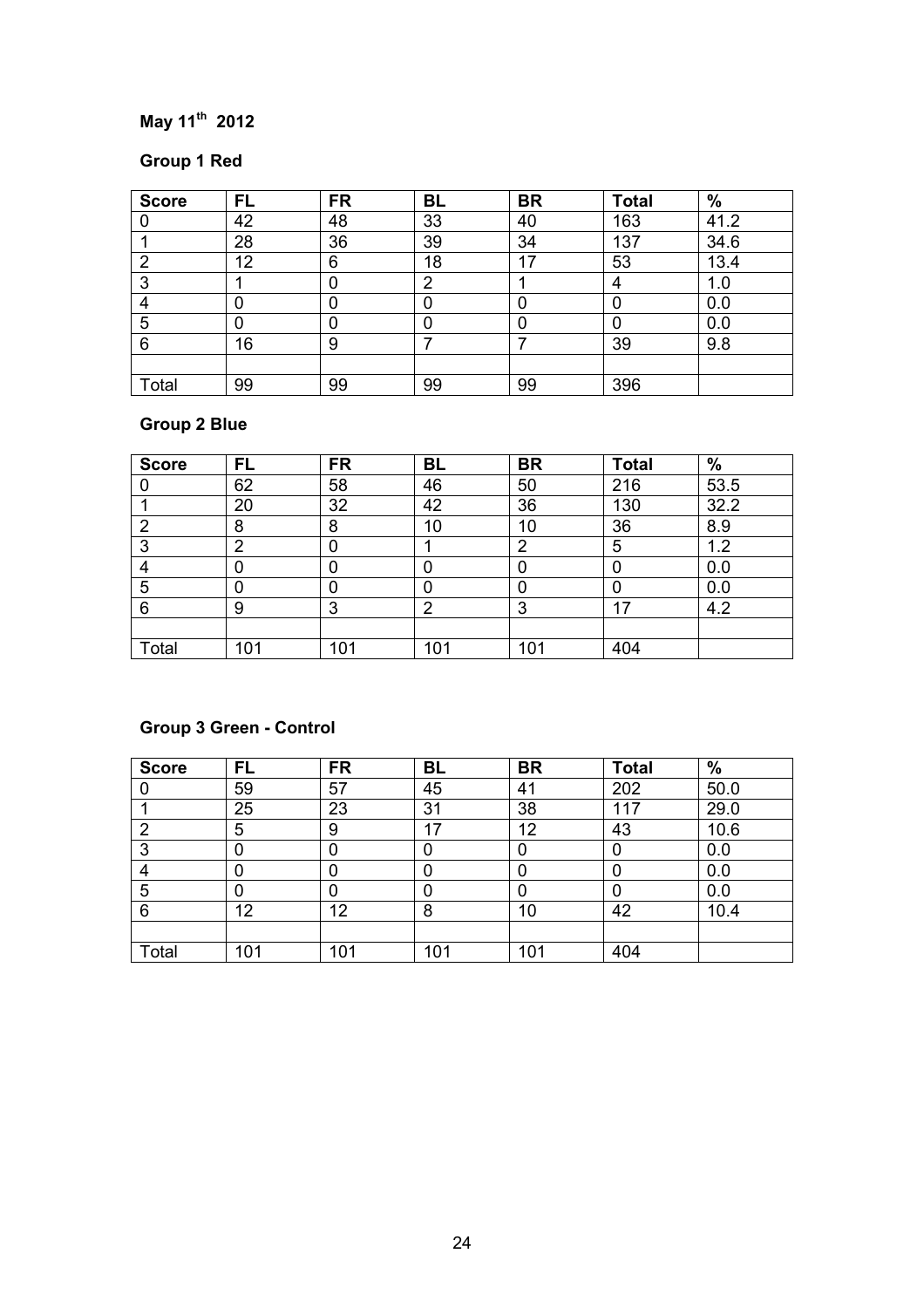# September 14<sup>th</sup> 2012

## Group 1 Red

| <b>Score</b> | <b>FL</b> | <b>FR</b> | <b>BL</b> | <b>BR</b> | <b>Total</b> | $\%$ |
|--------------|-----------|-----------|-----------|-----------|--------------|------|
|              | 66        | 54        | 39        | 36        | 195          | 50.3 |
|              | 18        | 24        | 43        | 43        | 128          | 33.0 |
| റ            |           | 8         | 10        | 8         | 33           | 8.5  |
| ◠            |           |           |           |           |              |      |
|              |           | 0         |           |           |              |      |
| 5            |           |           |           |           |              |      |
| 6            | 6         | 11        | 5         | 10        | 32           | 8.2  |
|              |           |           |           |           |              |      |
| Total        | 97        | 97        | 97        | 97        | 388          |      |

# Group 2 Blue

| <b>Score</b> | FL  | <b>FR</b> | <b>BL</b> | <b>BR</b> | <b>Total</b> | $\%$ |
|--------------|-----|-----------|-----------|-----------|--------------|------|
|              | 71  | 63        | 55        | 45        | 234          | 58.5 |
|              | 15  | 21        | 33        | 38        | 107          | 26.8 |
| റ            | 5   |           |           | 9         | 28           | 7.0  |
| ≏            |     |           |           | 0         |              |      |
|              |     |           |           | 0         |              |      |
| 5            |     |           |           | 0         |              | 0    |
| 6            | 9   | 9         | 5         | 8         | 31           | 7.8  |
|              |     |           |           |           |              |      |
| Total        | 100 | 100       | 100       | 100       | 400          |      |

# Group 3 Green - Control

| <b>Score</b> | <b>FL</b> | <b>FR</b> | <b>BL</b> | <b>BR</b> | <b>Total</b> | $\%$ |
|--------------|-----------|-----------|-----------|-----------|--------------|------|
|              | 68        | 65        | 46        | 41        | 220          | 54.5 |
|              | 25        | 21        | 37        | 44        | 127          | 31.4 |
| ົ            | 3         | 4         | 10        |           | 24           | 5.9  |
| 3            |           |           |           |           |              | 0    |
|              |           |           |           |           |              |      |
| 5            | 0         |           | 0         |           |              | 0    |
| 6            | 5         | 11        | 8         | 9         | 33           | 8.2  |
|              |           |           |           |           |              |      |
| Total        | 101       | 101       | 101       | 101       | 404          |      |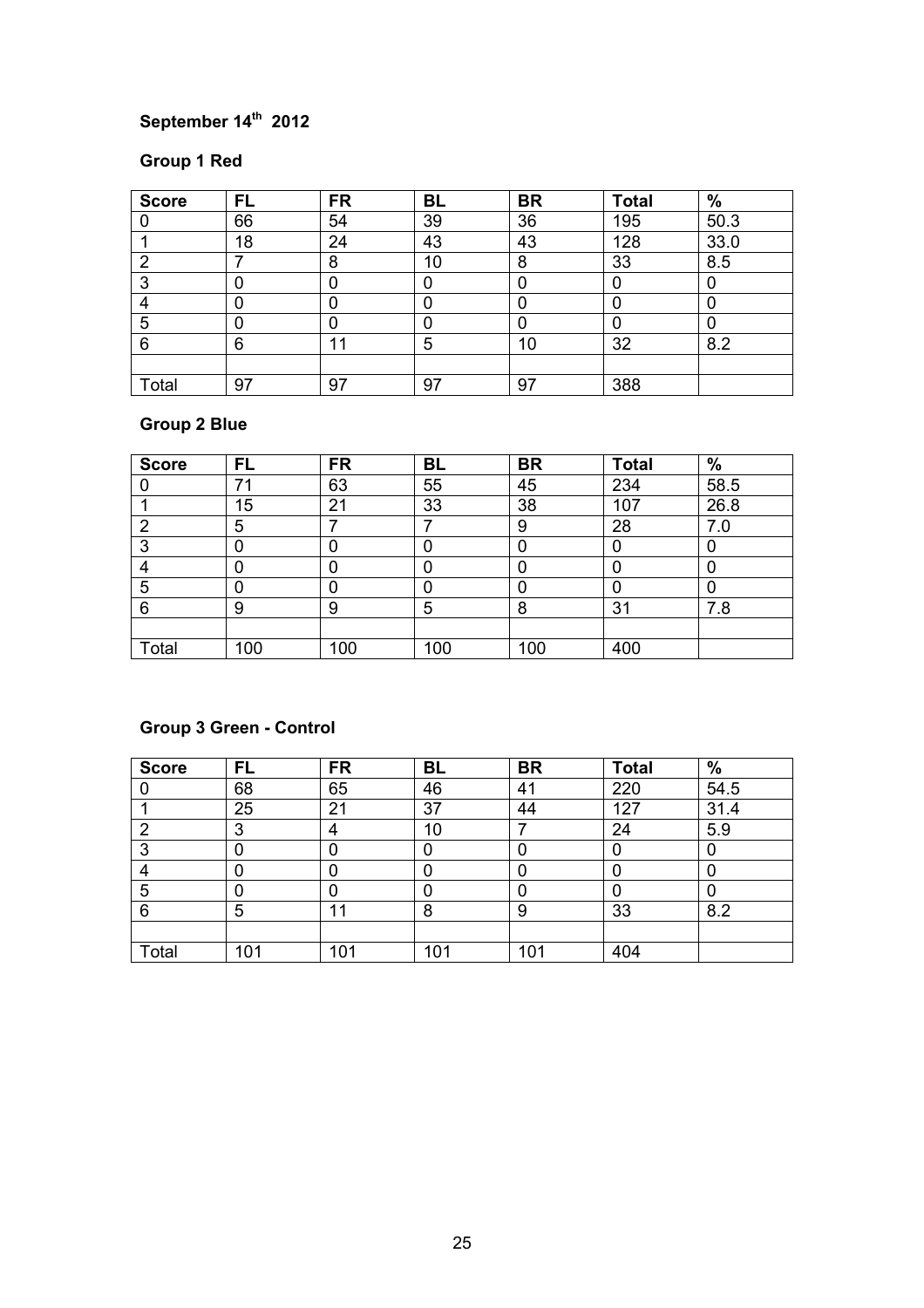# January 10th 2013

## Group 1 Red

| <b>Score</b> | <b>FL</b> | <b>FR</b> | <b>BL</b> | <b>BR</b> | <b>Total</b> | $\%$ |
|--------------|-----------|-----------|-----------|-----------|--------------|------|
|              | 46        | 50        | 48        | 45        | 189          | 49.2 |
|              | 25        | 16        | 31        | 20        | 92           | 24.0 |
| റ            | 22        | 25        | 17        | 28        | 92           | 24.0 |
| ◠            |           |           |           |           |              | 0.3  |
|              |           | 0         |           |           |              |      |
| 5            |           |           |           |           |              |      |
| 6            | 3         | 5         |           | າ         | 10           | 2.5  |
|              |           |           |           |           |              |      |
| Total        | 96        | 96        | 96        | 96        | 384          |      |

# Group 2 Blue

| <b>Score</b> | FL | <b>FR</b> | <b>BL</b> | <b>BR</b> | <b>Total</b> | $\frac{9}{6}$ |
|--------------|----|-----------|-----------|-----------|--------------|---------------|
|              | 51 | 42        | 55        | 50        | 198          | 51.6          |
|              | 21 | 27        | 24        | 28        | 100          | 26.0          |
| റ            | 21 | 22        | 17        | 18        | 78           | 20.3          |
| ິ            |    |           |           | 0         | റ            | 0.5           |
| 4            |    |           |           | 0         |              | O             |
| 5            |    |           | 0         | 0         |              | 0             |
| 6            | ົ  | 4         |           | 0         | 6            | 1.6           |
|              |    |           |           |           |              |               |
| Total        | 96 | 96        | 96        | 96        | 384          |               |

# Group 3 Green - Control

| <b>Score</b> | <b>FL</b> | <b>FR</b> | <b>BL</b> | <b>BR</b> | <b>Total</b> | $\%$ |
|--------------|-----------|-----------|-----------|-----------|--------------|------|
|              | 53        | 51        | 57        | 61        | 222          | 55.5 |
|              | 25        | 26        | 29        | 20        | 100          | 25.0 |
| ົ            | 19        | 17        | 14        | 18        | 68           | 17.0 |
| ≏            |           | റ         |           |           | റ            | 0.5  |
|              |           |           |           |           |              |      |
| 5            |           |           |           |           |              | 0    |
| 6            | 3         | 4         |           |           | 8            | 2.0  |
|              |           |           |           |           |              |      |
| Total        | 100       | 100       | 100       | 100       | 400          |      |